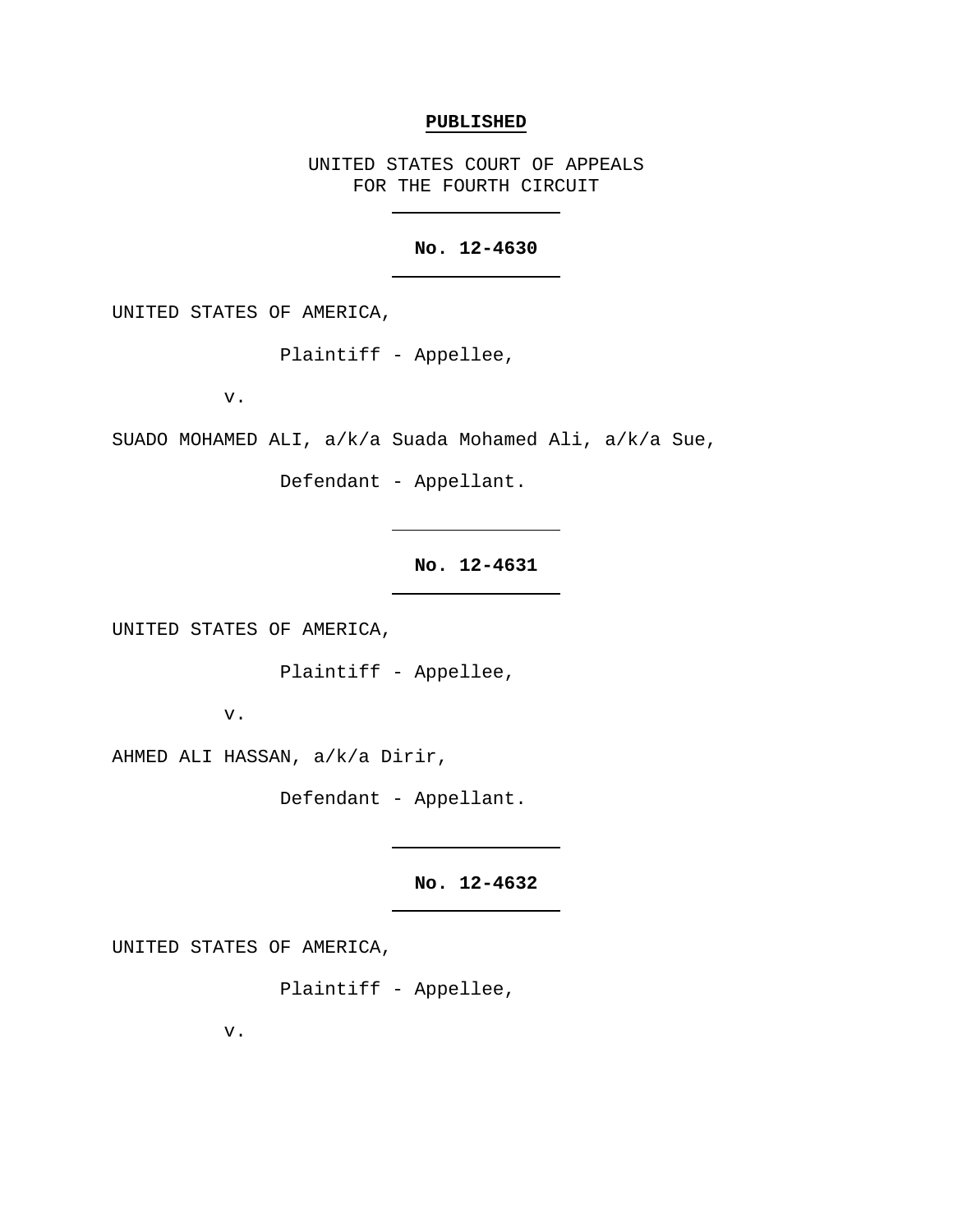ABDIRAHMAN ABSHIR JIBRIL, a/k/a Abdi Ali Mire,

Defendant - Appellant.

# **No. 12-4657**

UNITED STATES OF AMERICA,

Plaintiff - Appellee,

v.

HARUN SALHAN,

Defendant - Appellant.

## **No. 12-4672**

UNITED STATES OF AMERICA,

Plaintiff - Appellee,

v.

HIBO MUSSE SAMANTAR, a/k/a Fadumo,

Defendant - Appellant.

**No. 12-4674**

UNITED STATES OF AMERICA,

Plaintiff - Appellee,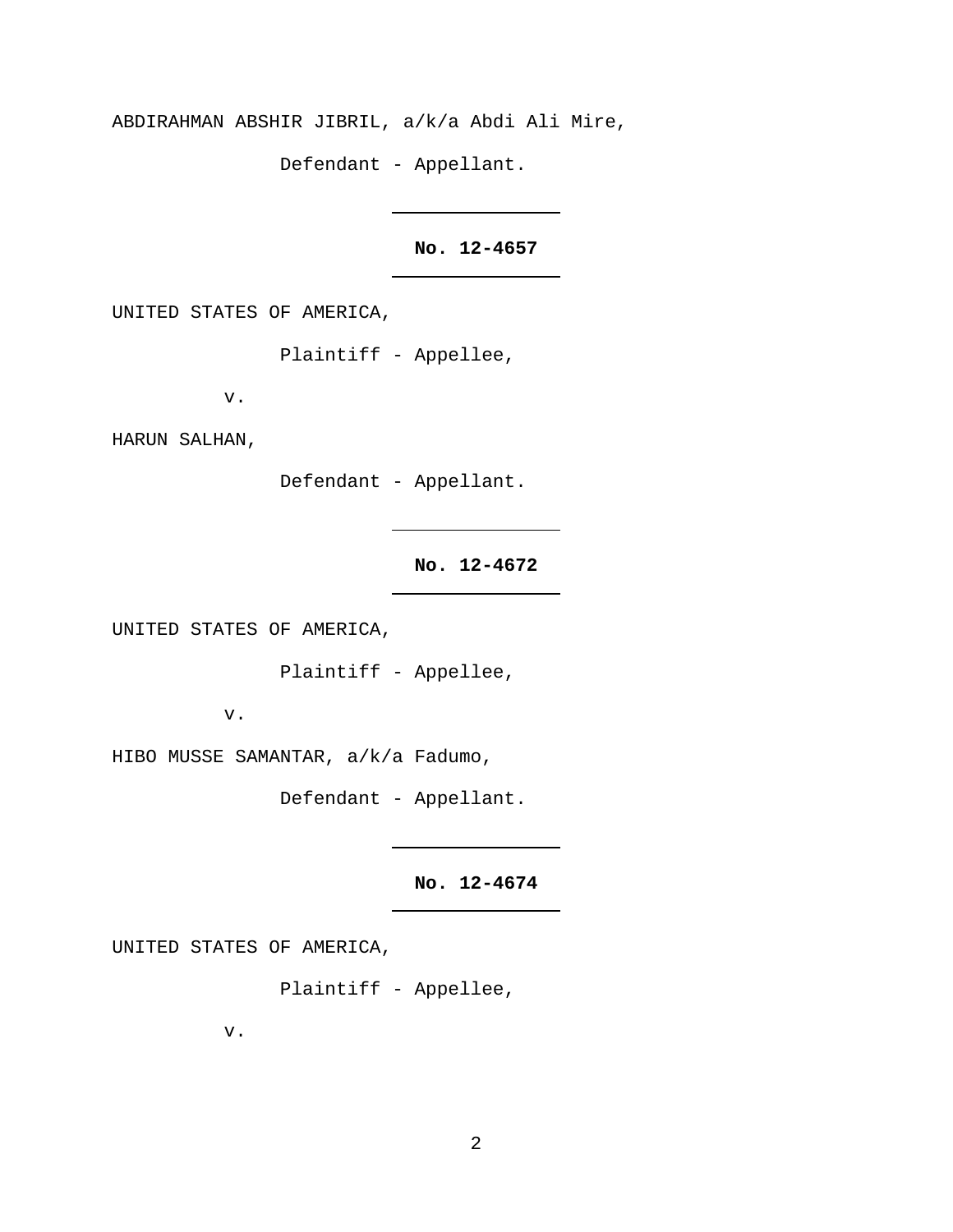ABOKOR GURREH, a/k/a Mohamed Farhan, a/k/a Mubarak, a/k/a Farhan M. Mohamed,

Defendant - Appellant.

**No. 12-4675**

UNITED STATES OF AMERICA,

Plaintiff - Appellee,

v.

NAGI MANSOR SEAA ALASHMALI, a/k/a Mohamed Albokhiti,

Defendant - Appellant.

**No. 12-4676**

UNITED STATES OF AMERICA,

Plaintiff - Appellee,

v.

KHALED AHMED ISA, a/k/a Hamza, a/k/a Adnan, a/k/a Khalid Ahmed Aesaa, a/k/a Khaled A. Aesa,

Defendant - Appellant.

**No. 12-4679**

UNITED STATES OF AMERICA,

Plaintiff - Appellee,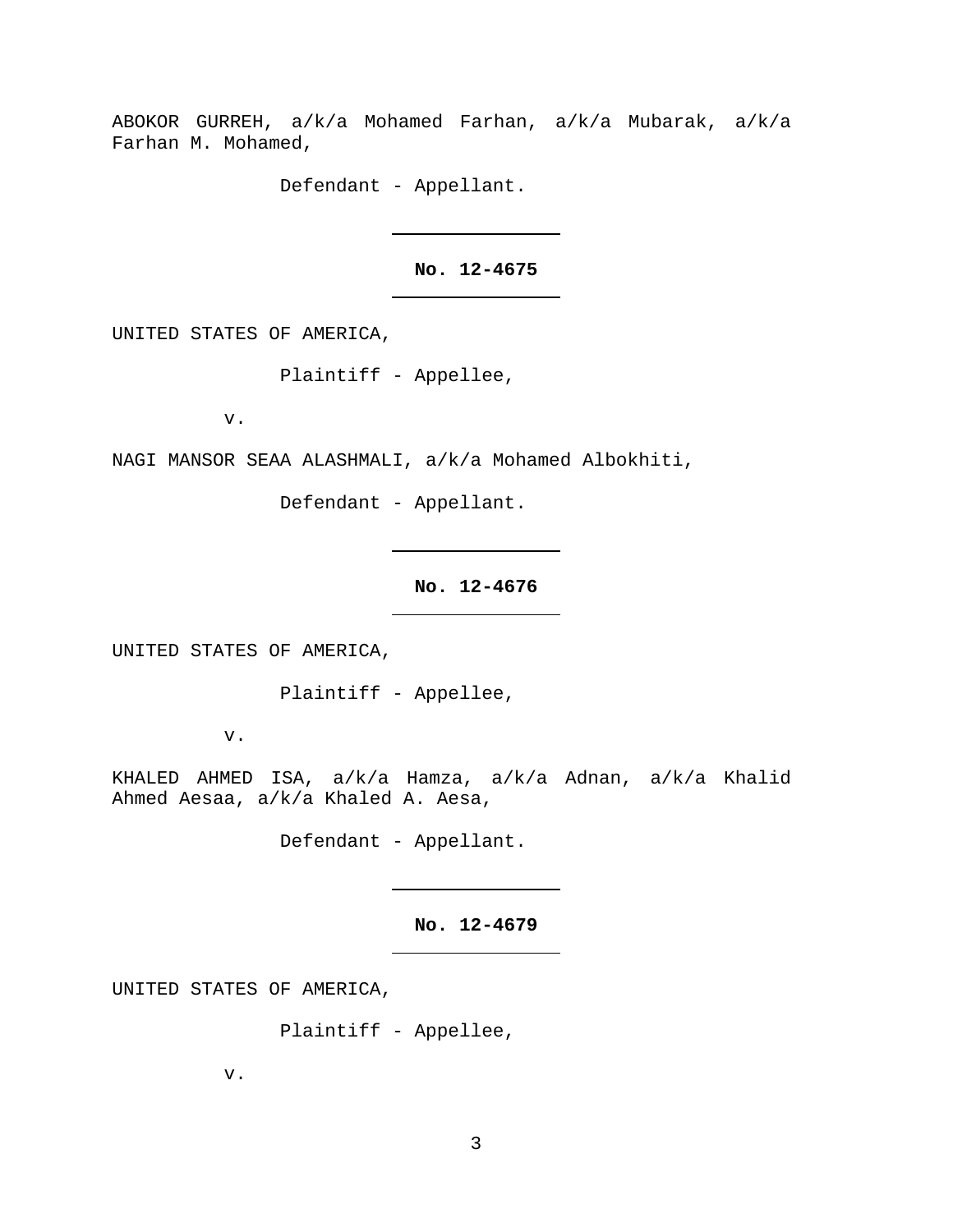ISMAIL MOHAMUD ABDI,

Defendant - Appellant.

## **No. 12-4682**

UNITED STATES OF AMERICA,

Plaintiff - Appellee,

v.

ABDI MUHUMED, a/k/a Juba,

Defendant - Appellant.

**No. 12-4687**

UNITED STATES OF AMERICA,

Plaintiff - Appellee,

v.

LUTF MOHAMED ALBUKHAITI,

Defendant - Appellant.

**No. 12-4699**

UNITED STATES OF AMERICA,

Plaintiff - Appellee,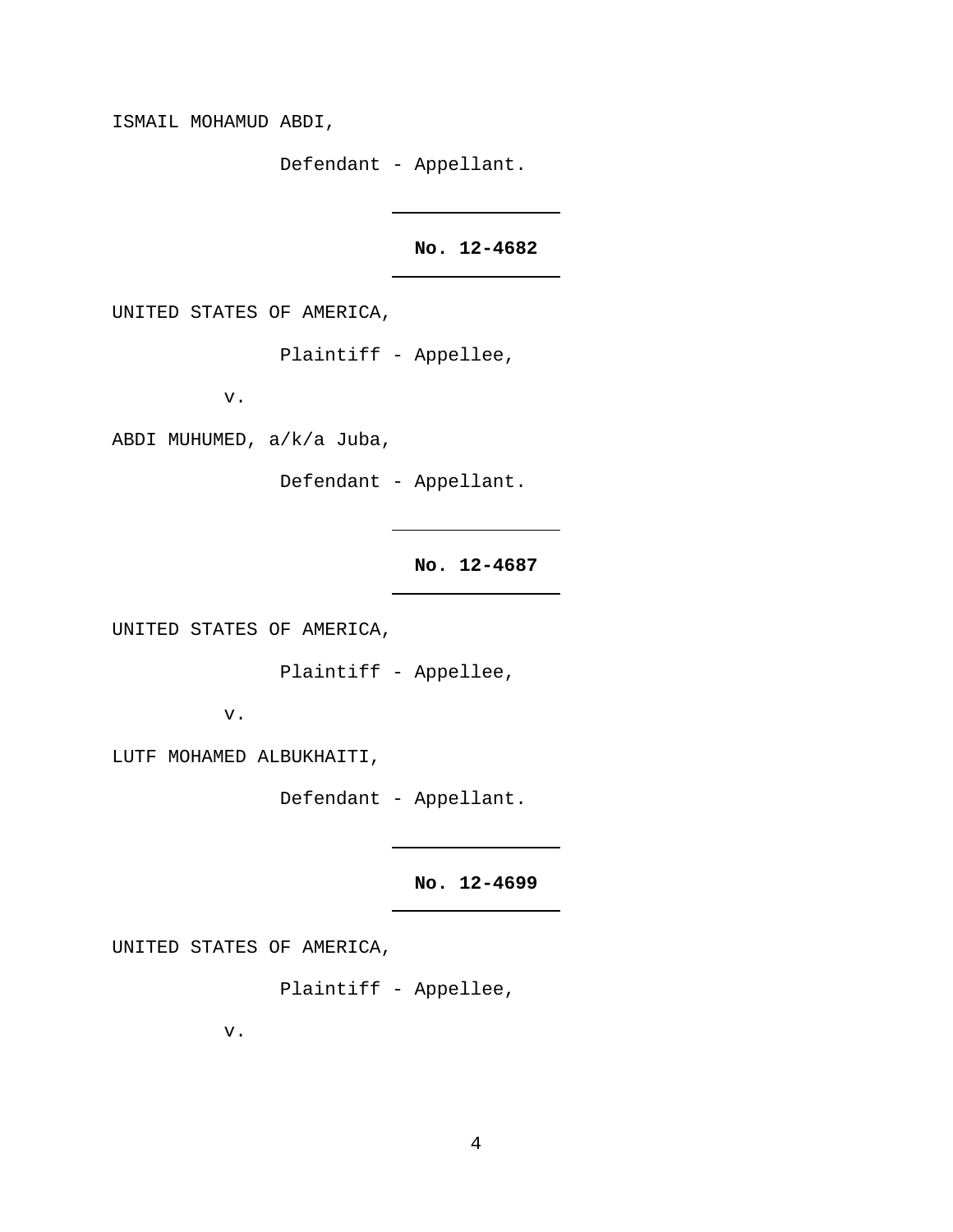ABDI OMAR ABDI,

Defendant - Appellant.

### **No. 12-4700**

UNITED STATES OF AMERICA,

Plaintiff - Appellee,

v.

OSMAN YUSUF,

Defendant - Appellant.

Appeals from the United States District Court for the Eastern District of Virginia, at Alexandria. T. S. Ellis, III, Senior District Judge. (1:11-cr-00261-TSE-4; 1:11-cr-00261-TSE-6; 1:11-cr-00261-TSE-8; 1:11-cr-00261-TSE-9; 1:11-cr-00261-TSE-5; 1:11-cr-00261-TSE-17; 1:11-cr-00261-TSE-1; 1:11-cr-00261-TSE-15; 1:11-cr-00261-TSE-11; 1:11-cr-00261-TSE-12; 1:11-cr-00261-TSE-13; 1:11-cr-00261-TSE-16; 1:11-cr-00261-TSE-7)

Argued: September 19, 2013 Decided: November 14, 2013

Before NIEMEYER, GREGORY, and FLOYD, Circuit Judges.

Affirmed by published opinion. Judge Niemeyer wrote the opinion, in which Judge Gregory and Judge Floyd joined.

**ARGUED:** Joseph John McCarthy, DELANEY, MCCARTHY & COLTON, PC, Alexandria, Virginia; Thomas Brian Walsh, PETROVICH & WALSH, PLC, Fairfax, Virginia; William B. Cummings, WILLIAM B. CUMMINGS, PC, Alexandria, Virginia, for Appellants. Michael John Frank, OFFICE OF THE UNITED STATES ATTORNEY, Alexandria, Virginia, for Appellee. **ON BRIEF:** Michael S. Arif, ARIF & ASSOCIATES, PC, Springfield, Virginia, for Appellant Ahmed Ali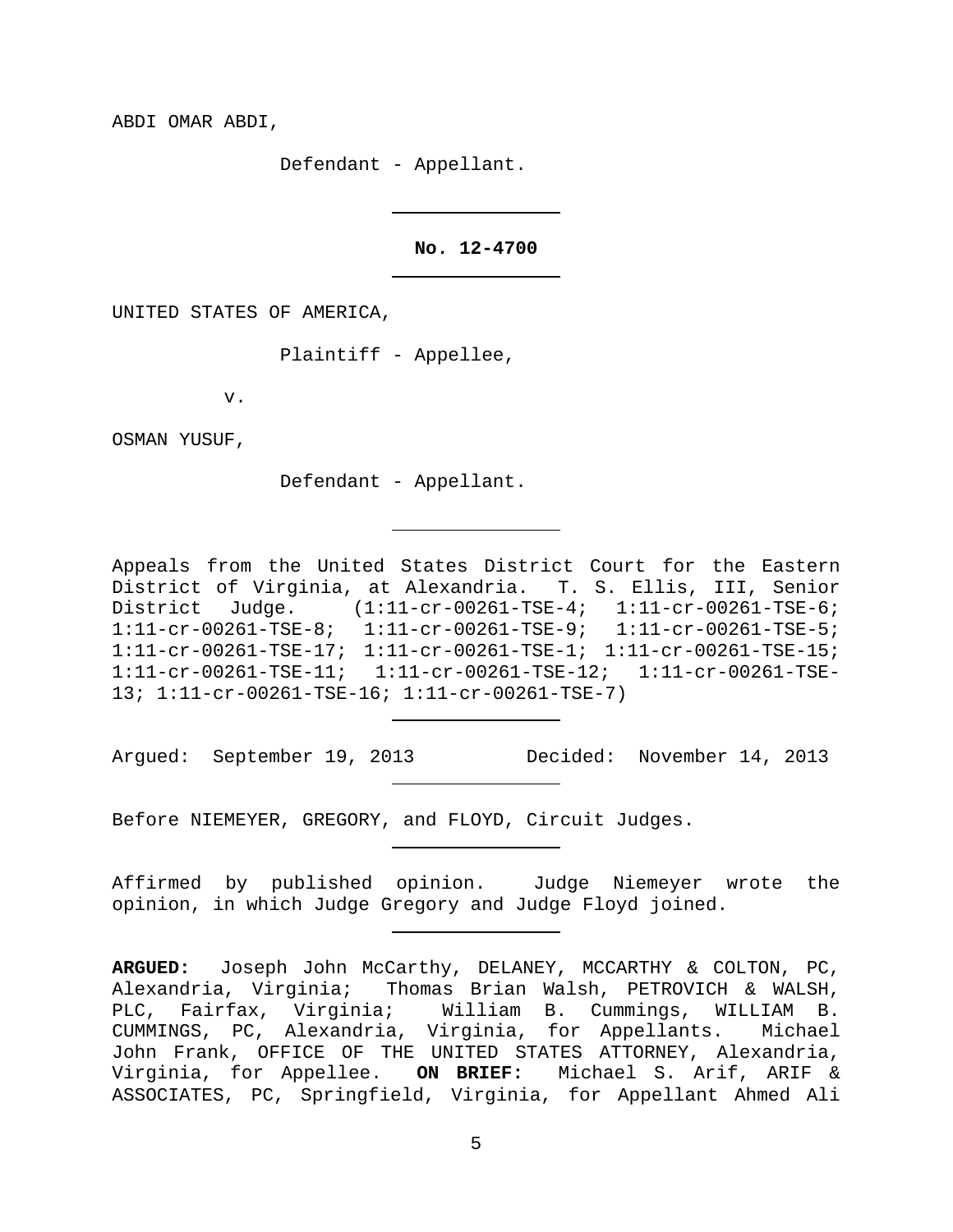Hassan. Bruce M. Cooper, Washington, D.C., for Appellant Harun Salhan. Alfred L. Robertson, Jr., ROBERTSON LAW OFFICE, PLLC, Alexandria, Virginia, for Appellant Hibo Musse Samantar. John O. Iweanoge, II, THE IWEANOGE'S FIRM, P.C., Washington, D.C., for Appellant Suado Mohamed Ali. Frank Salvato, Alexandria, Virginia, for Appellant Ismail Mohamud Abdi. Anser Ahmad, ADVANCED IMMIGRATION LAW GROUP, PC, Harrisburg, Pennsylvania, for Appellant Abdi Muhumed. Daniel T. Lopez, BRIGLIA HUNDLEY NUTALL & KAY PC, Vienna, Virginia, for Appellant Osman Yusuf. John L. Machado, LAW OFFICE OF JOHN MACHADO, Washington, D.C., for Appellant Abokor Gurreh. Gary H. Smith, GARY H. SMITH ATTORNEY AT LAW, Alexandria, Virginia, for Appellant Abdi Omar<br>Abdi. Robert L. Jenkins, Jr., BYNUM & JENKINS, PLLC, Robert L. Jenkins, Jr., BYNUM & JENKINS, Alexandria, Virginia, for Appellant Lutf Mohamed Albukhaiti. Neil H. MacBride, United States Attorney, Kyle Maurer, Special Assistant United States Attorney, Mary K. Daly, Assistant United States Attorney, OFFICE OF THE UNITED STATES ATTORNEY, Alexandria, Virginia, for Appellee.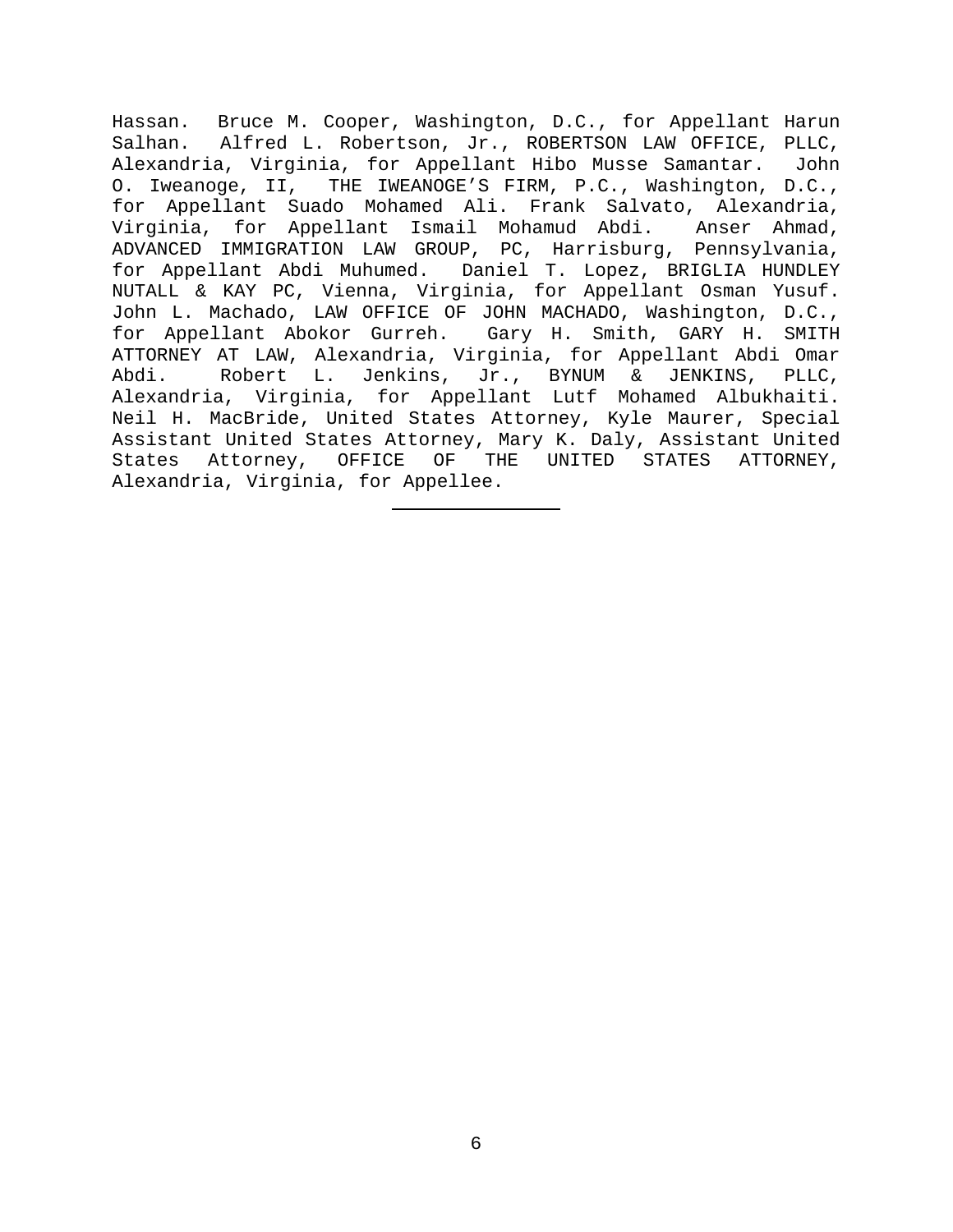NIEMEYER, Circuit Judge:

Seventeen individuals, all originally from Somalia or Yemen, were indicted for their participation in a large conspiracy to traffic in khat, a leafy plant native to the Horn of Africa. Khat contains the controlled substance cathinone, which is desired for the euphoria it provides when khat leaves are chewed. Thirteen of the defendants were also charged with conspiracy to commit money laundering.

After four of the defendants pleaded guilty pursuant to plea agreements, the remaining thirteen proceeded to trial and were convicted of all charges, except one, who was acquitted of the money laundering charge. All thirteen defendants filed this appeal, arguing principally that the evidence was insufficient to convict them because it failed to show that they knew that cathinone was a controlled substance and that khat contained cathinone. In a similar vein, they challenge the district court's jury instructions relating to scienter and willful blindness. The defendants convicted of money laundering contend that the indictment failed to adequately identify the financial transactions and other details so as to give them sufficient notice of the charges. And finally, the defendants challenge the district court's procedural rulings to exclude their expert witness and, as to one defendant, to deny a motion for severance.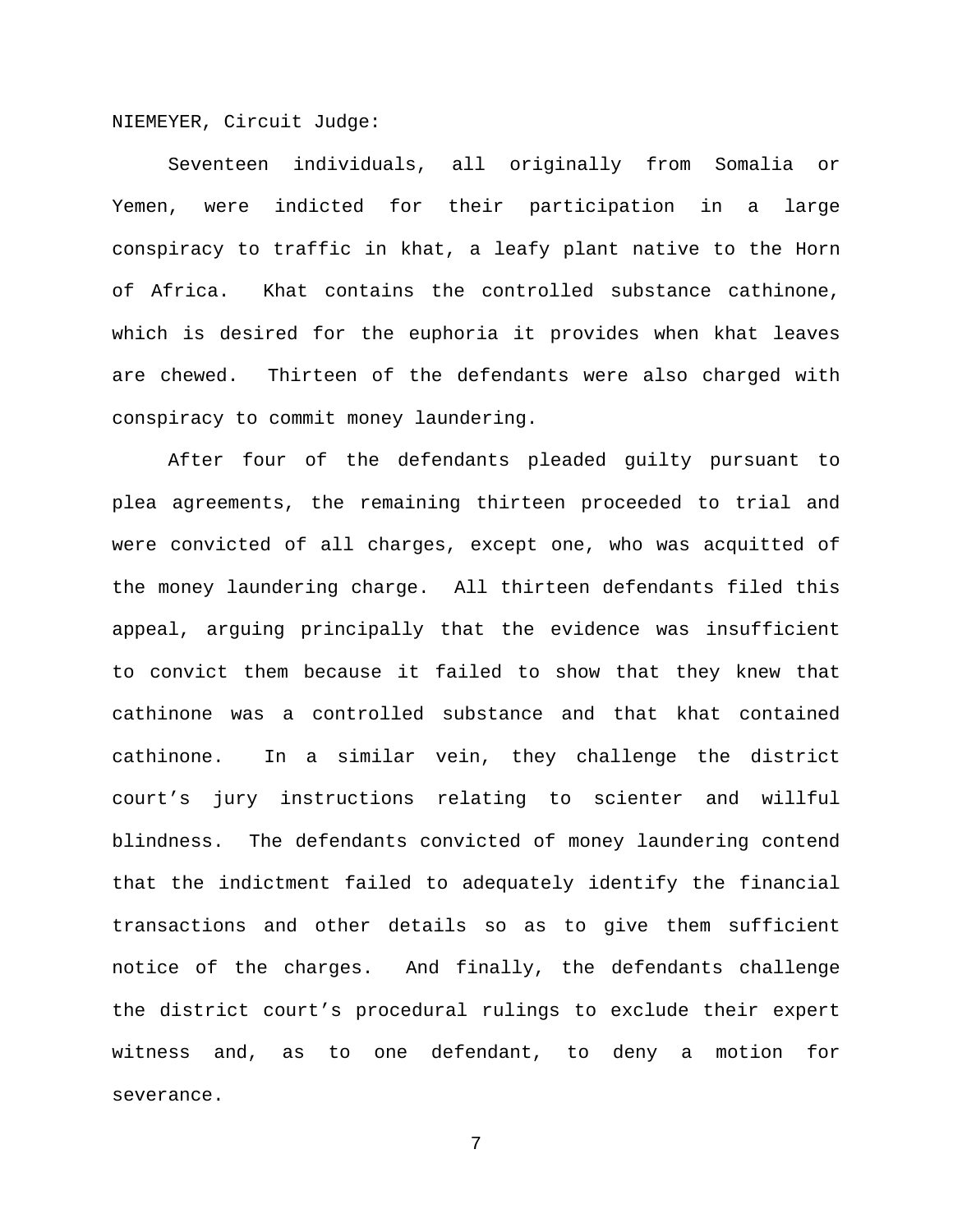After careful consideration of the defendants' arguments and the large record in this case, we affirm.

I

Khat (pronounced "cot") is a leafy shrub that grows in East Africa and part of the Arabian peninsula, principally in Ethiopia, Yemen, and Kenya. When khat is fresh, it contains the alkaloid cathinone, which is a stimulant, and chewing khat leaves causes excitement, loss of appetite, and euphoria. The cathinone in khat degrades after it is picked, breaking down after a few days into the less potent drug, cathine. Consequently, fresh khat is more desirable to its users and thus more expensive and more profitable to its sellers.

While khat itself is not a controlled substance, the cathinone in fresh khat is a Schedule I controlled substance, see 21 C.F.R. § 1308.11(f)(3), and the less-potent cathine in stale khat is a Schedule IV controlled substance, see 21 C.F.R. § 1308.14(f)(1). Accordingly, it is illegal to possess, distribute, buy, or sell khat, although the defendants point out that khat is not illegal in some east African countries, and in those countries, its use is common in social settings.

Typically, khat is harvested in Kenya and flown in bundles, first to Europe and then to the United States. Each bundle typically contains 40 to 60 stems and leaves and is bound by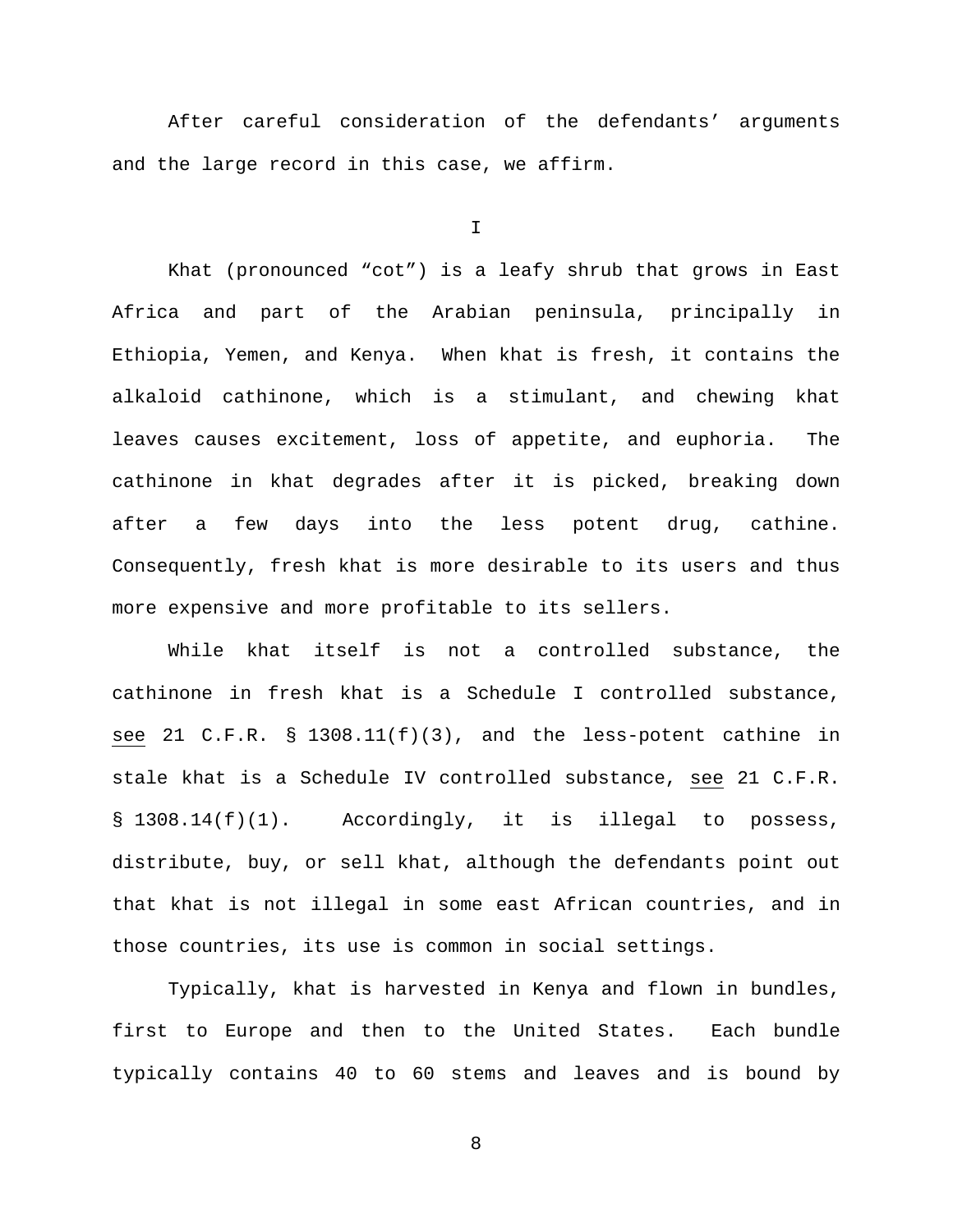banana leaves to preserve freshness. Because it is perishable, khat is typically not stored. During the period relevant to this case, fresh khat in the United States sold for up to \$60 per bundle at retail and \$50 at wholesale.

In August 2008, federal law enforcement officers began an investigation into the importation of khat into the United States and its subsequent distribution, ultimately leading them to Yonis Ishak, the head of a large-scale distribution operation. Ishak's enterprise distributed some 10 to 11 million grams of khat over a period from February 2005 to May 2011 in the Baltimore/Washington area (including northern Virginia), New York City, and Columbus, Ohio. Law enforcement also discovered that proceeds from the sale of khat were laundered through the Virginia branch of Dahabshil, Inc., a wire transfer service, and sent to Ishak's overseas suppliers in the United Kingdom and Africa.

In June 2011, Ishak and 16 co-conspirators were indicted for conspiracy to possess with intent to distribute cathinone, in violation of 21 U.S.C. §§ 841(a) and 846, and 13 of the defendants were also indicted for conspiracy to commit money laundering, in violation of 18 U.S.C. § 1956(h). Ishak and three other defendants pleaded guilty to Count 1 pursuant to plea agreements, and the remaining 13 defendants proceeded to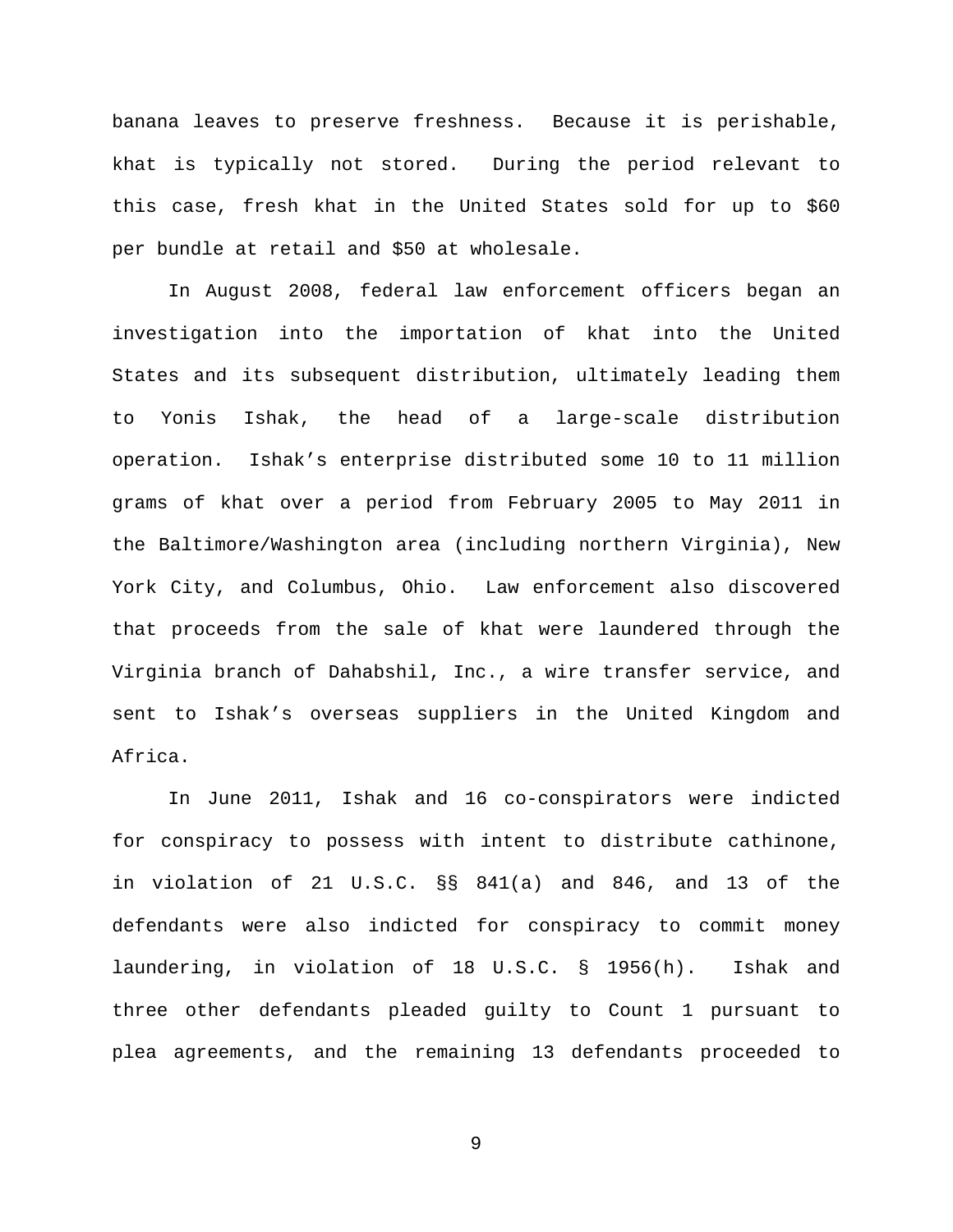trial on April 17, 2012. Pursuant to his plea agreement, Ishak served as the government's principal witness.<sup>\*</sup>

At the outset of trial, the defendants charged with money laundering moved to dismiss that count because the indictment neglected to allege "which of the qualifying financial transactions the defendant conducted or attempted to conduct." They argued that the deficiency left open the possibility that the jury could make a finding not charged by the grand jury, in derogation of each defendant's Fifth Amendment rights. The district court denied the motion as untimely but invited these defendants to renew their arguments at trial through a sufficiency of the evidence motion under Federal Rule of Criminal Procedure 29.

Prior to the conclusion of trial, defendant Abokor Gurreh filed a motion for severance of his trial on the ground that another defendant had presented evidence antagonistic to Gurreh's interest. The district court denied the motion. Also

<span id="page-9-0"></span><sup>∗</sup> Thirteen of the seventeen defendants were named defendants in both Counts 1 and 2: Abdi Omar Abdi, Ismail Mohamud Abdi, Lutf Mohamed Albukhaiti, Suado Mohamed Ali, Abokor Gurreh, Hassan Hassan, Khaled Ahmed Isa, Yonis Muhudin Ishak, Abdulkadir Ali Isse, Abdirahman Abshir Jibril, Abdi Muhumed, Harun Salhan, and Osman Yusuf. And four defendants were named defendants only<br>in Count 1: Naqi Mansor Seaa Alashmali, Ahmed Ali Hassan, in Count 1: Nagi Mansor Seaa Alashmali, Ahmed Ali Hassan, Mohammed Nasser, and Hibo Musse Samantar. Defendants Ishak, Ali Isse, Hassan Hassan, and Nasser pleaded guilty to Count 1, pursuant to a plea agreement, and the remaining defendants were convicted by the jury on all counts, except that Harun Salhan was acquitted on Count 2.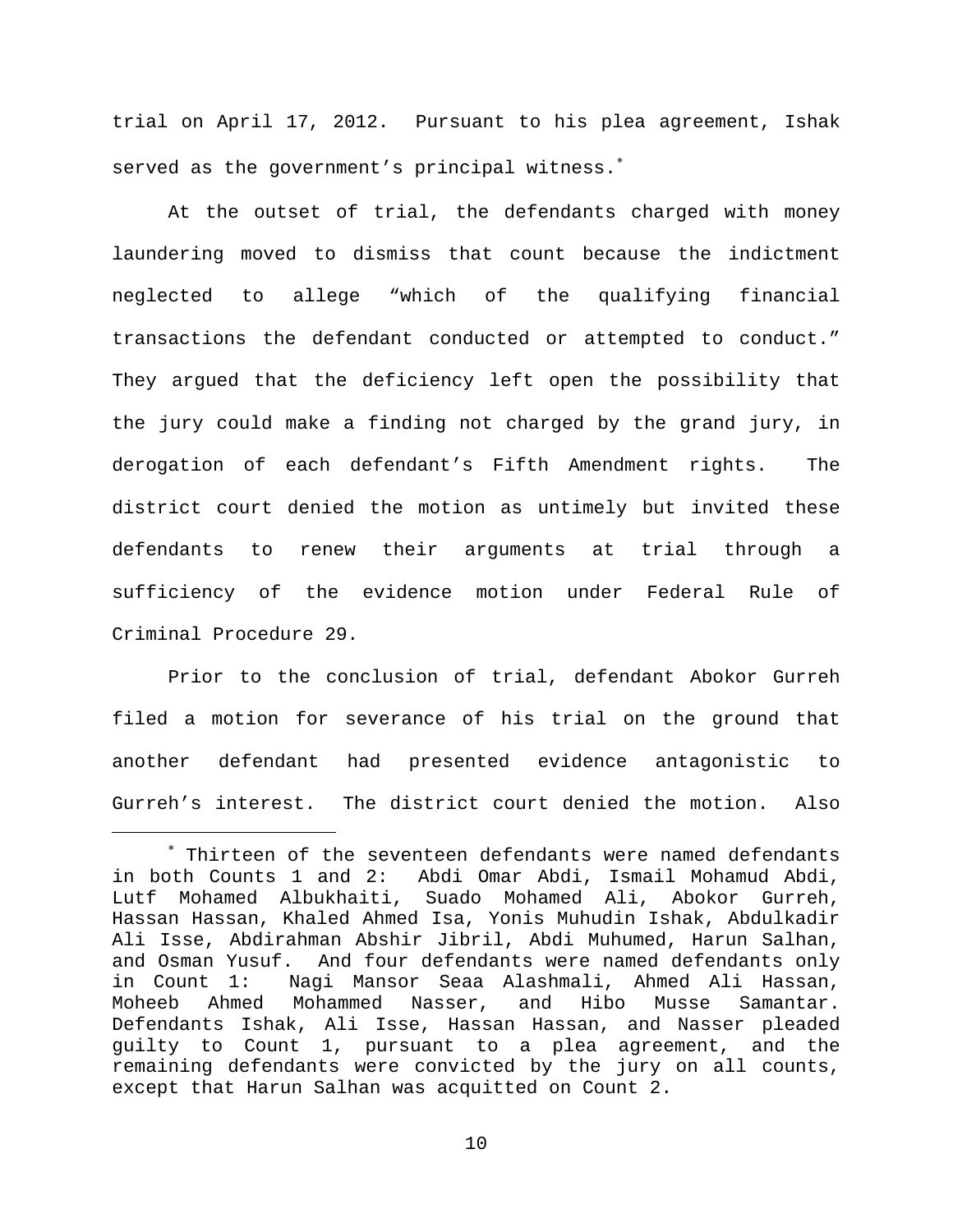during trial, the court excluded the testimony of the defendants' expert witness regarding the chemical nature of khat on the basis that the defendants' designation of the expert at trial was not timely and that, in addition, the proffered testimony was not relevant.

At the conclusion of the evidence, the defendants moved for acquittal under Rule 29, arguing that the government did not present sufficient evidence of scienter because it failed to establish that the defendants knew that cathinone was a controlled substance and that khat contained cathinone. The court denied the motion, concluding that, to prove scienter, the government was required only to show that defendants knew that khat contained a controlled substance. It also instructed the jury to that effect. In the same vein, it gave the jury an instruction on willful blindness, to which the defendants objected.

The jury convicted the 13 defendants on all counts, except Harun Salhan, who was acquitted on Count 2 (the money laundering count), and the court imposed prison sentences on the defendants ranging from 3 months to 12 months and a day.

These appeals followed.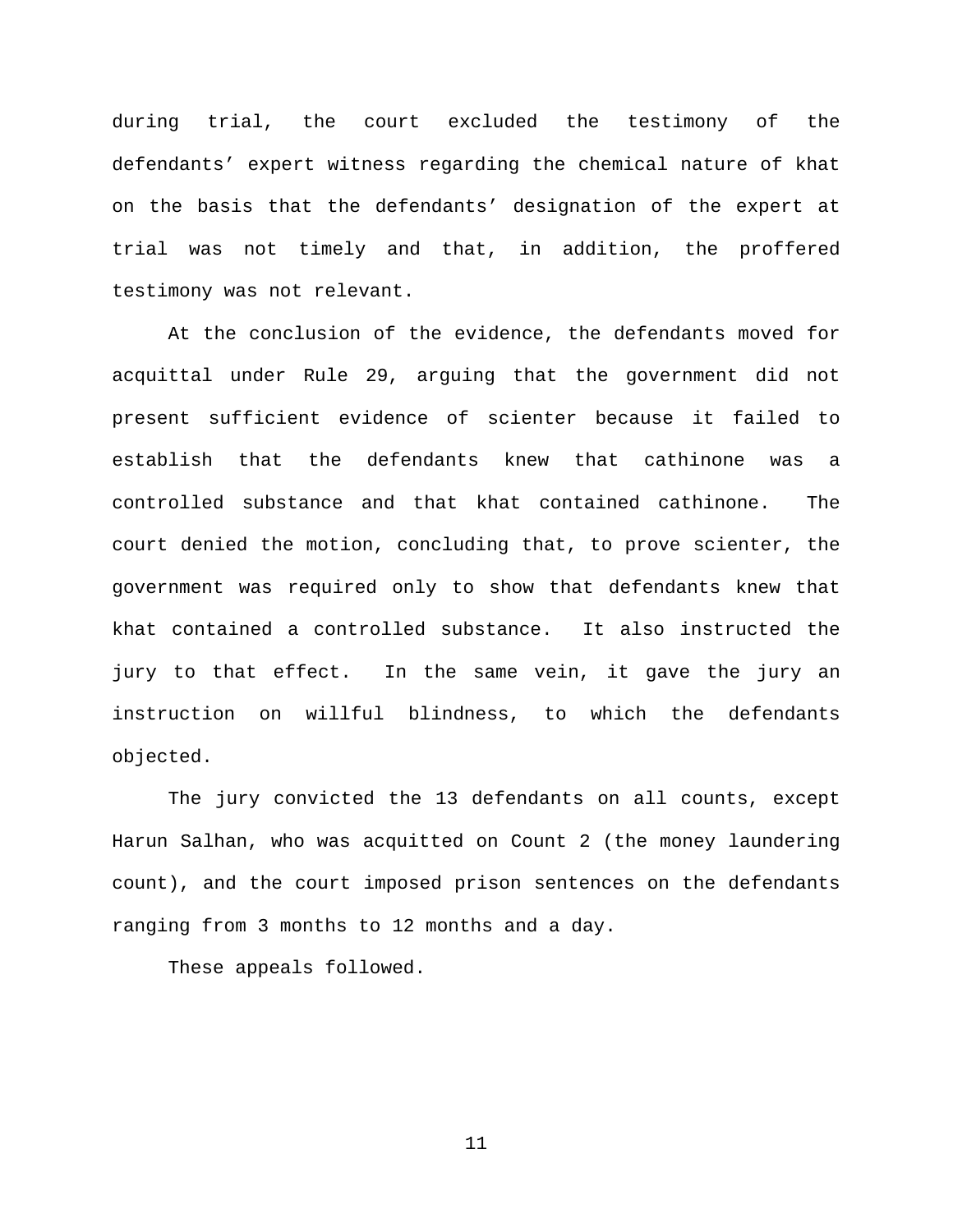The defendants first contend that the district court erred in instructing the jury on both scienter and willful blindness. They argue that, by allowing the government to prove simply that they trafficked in khat and knew that khat contained a controlled substance, the court reduced the government's burden to prove that the defendants conspired knowingly to distribute cathinone or knowingly to possess cathinone with intent to distribute it. The defendants also contend that the evidence did not support a willful blindness instruction. We address these challenges seriatim.

A

With respect to scienter, the defendants argue that "the government bore the burden of proving [that they] knew cathinone was a controlled substance and that it was contained in khat." As they point out, Count 1 of the indictment charged that the defendants did

unlawfully, knowingly, and intentionally . conspire . . . to unlawfully, knowingly and intentionally distribute, and to possess with intent to distribute, a mixture and substance containing a detectable amount of cathinone, a Schedule I controlled substance.

(Emphasis added). They note that the indictment did not charge that they conspired to distribute or to possess with intent to distribute khat, a fact that the government clearly proved.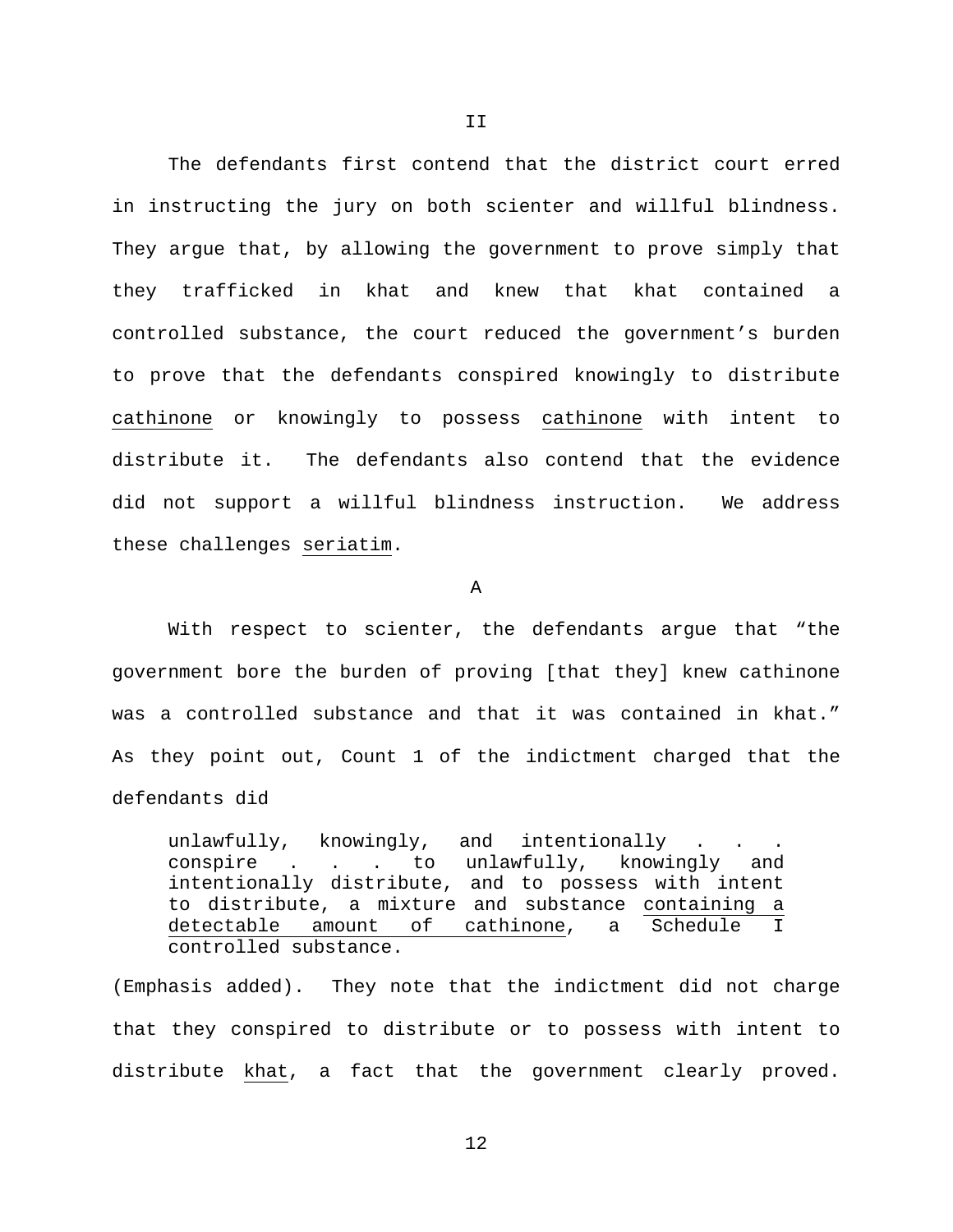They rightly state that it would not be sufficient for the government to prove scienter as to the distribution of khat because khat itself is not listed as a controlled substance. They argue that rather than instructing the jury on scienter as to the trafficking in cathinone, the district court relieved the government of this burden by instructing the jury as follows:

The phrase "knowingly and intentionally," as used in the offense charged in Count 1 of the superseding indictment, requires the government to prove beyond a reasonable doubt that a defendant knew that what he or she conspired to distribute or to possess with intent to distribute was or contained a controlled substance, meaning a substance that is illegal under the U.S. drug laws.

\* \* \*

However, as long as you find that the government has proven beyond a reasonable doubt that a defendant knew that what he or she had conspired to distribute or to possess with intent to distribute contained a substance that is illegal under the U.S. drug laws, you do not need to find that a particular defendant knew the precise nature or chemical name of the specific controlled substance.

In other words, the government is not required to prove that the defendants knew that khat may contain a controlled substance with the chemical name of cathinone, but the government must prove beyond a reasonable doubt that the defendant knew that some controlled substance, that is, a substance that is illegal under the U.S. drug laws, was contained in the khat they allegedly conspired to distribute or to possess with intent to distribute. The law does not require that a defendant . . . knew the proper chemical name of a substance so long as the defendant knew that a substance was illegal under the U.S. drug laws.

(Emphasis added).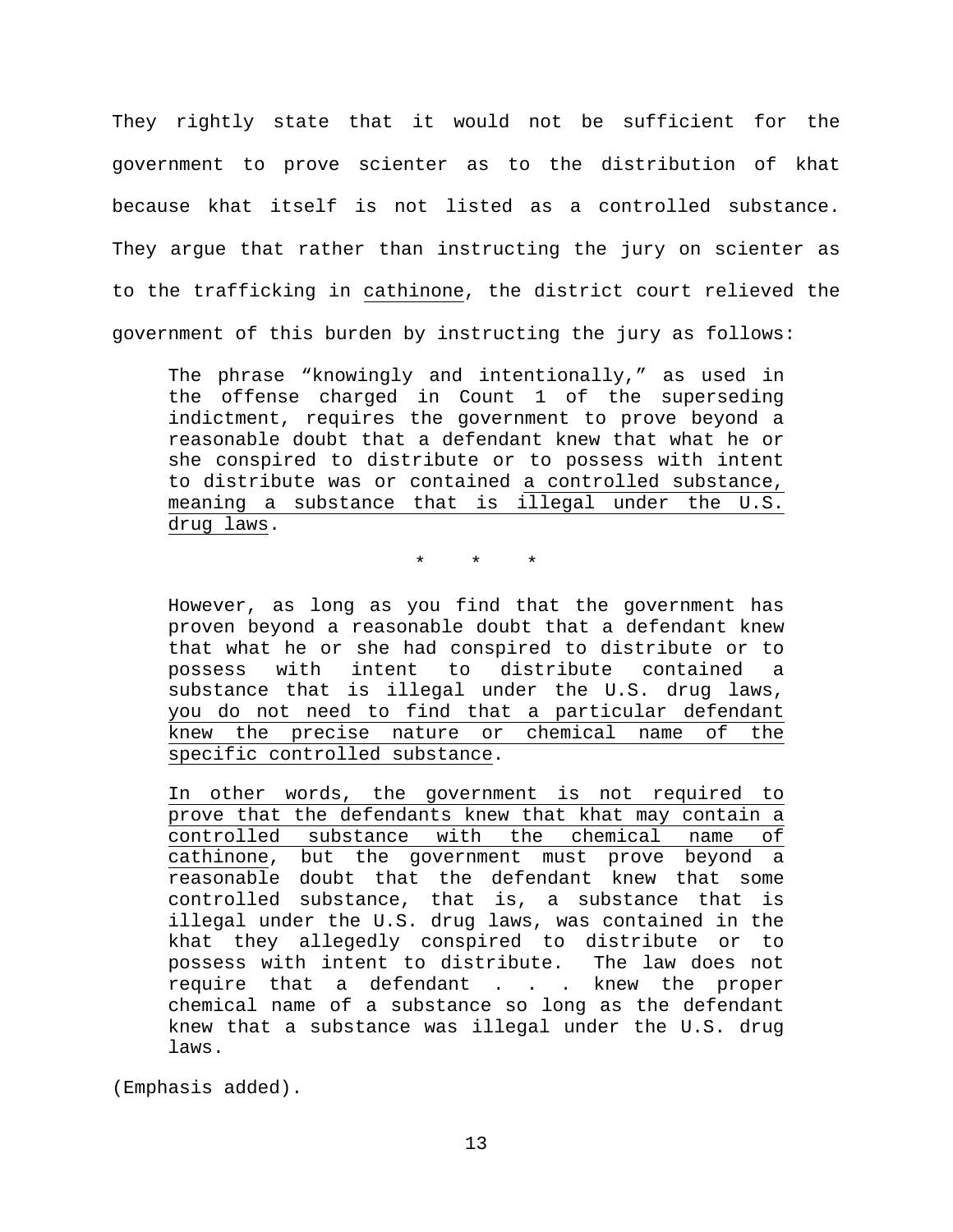In short, the defendants maintain that "because conspiracy is a specific intent crime, . . . the government must prove [that the defendants] specifically knew cathinone, the substance alleged by the grand jury in Count One, was a controlled substance and that it was contained in khat." They argue that the jury could have "relied on evidence that khat was a controlled substance" because of the nature of the district court's instruction. They conclude that "this allowed an impermissible constructive amendment of the indictment."

Generally, we review a district court's decision whether to give an instruction or how to formulate an instruction for abuse of discretion. See, e.g., Noel v. Artson, 641 F.3d 580, 586 (4th Cir. 2011). But we review the correctness of a jury instruction regarding the elements of an offense de novo, as a question of law. See United States v. Horton, 321 F.3d 476, 479 (4th Cir. 2003).

Count 1 of the superseding indictment charged the defendants with conspiring, under 21 U.S.C. § 846, to violate the drug trafficking prohibitions contained in 21 U.S.C. § 841(a)(1). Because § 846 looks to an underlying offense, the mens rea of § 846 is derived from that of the underlying offense, in this case § 841(a). See United States v. Deffenbaugh, 709 F.3d 266, 272 (4th Cir. 2013).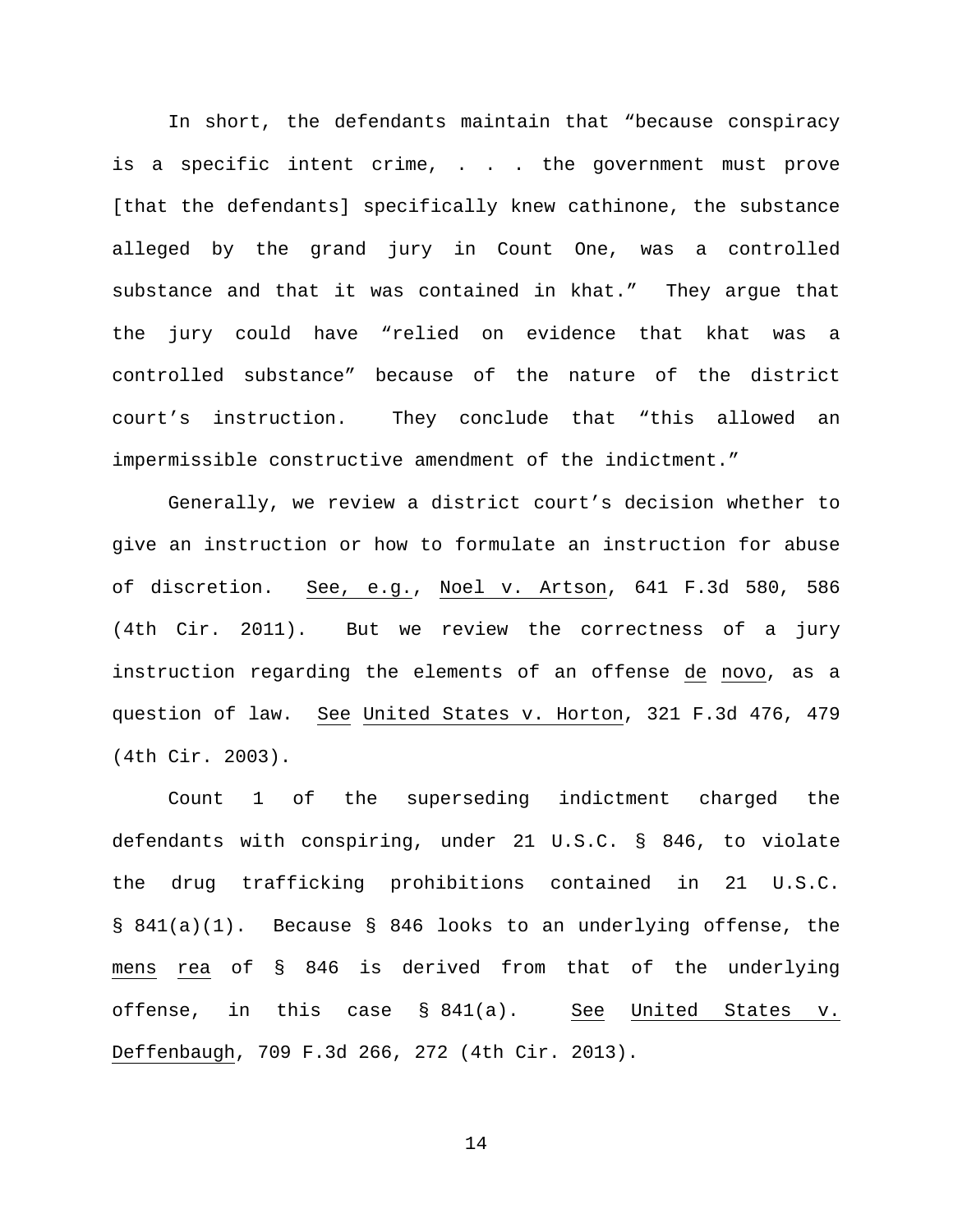The mens rea of § 841(a) is articulated explicitly in the statute. Section 841(a) makes it unlawful for a person "knowingly or intentionally to . . . distribute . . . a controlled substance" or "knowingly or intentionally to . . . possess with intent to . . . distribute . . . a controlled substance." 21 U.S.C. § 841(a)(1). Thus, while the statute requires specific intent to distribute a controlled substance or to possess with intent to distribute a controlled substance, it does not require that the defendant have, within that intent, specific knowledge of the controlled substance or any of the chemicals, derivatives, isomers, esters, ethers, or salts that constitute the controlled substance. See 21 U.S.C. § 812.

Of course, the fact that the defendant must only know that the khat he is distributing or possessing with intent to distribute contains an unspecified controlled substance does not relieve the government of proving that that substance was in fact on the controlled substance list. Thus, in this case it would not be sufficient for the government to prove that the substance distributed was khat, because khat is not listed as a controlled substance. Rather, the government had to prove that the khat it seized from the defendants actually contained cathinone, a controlled substance. As for mens rea, though, the government need only prove that the defendants knew that their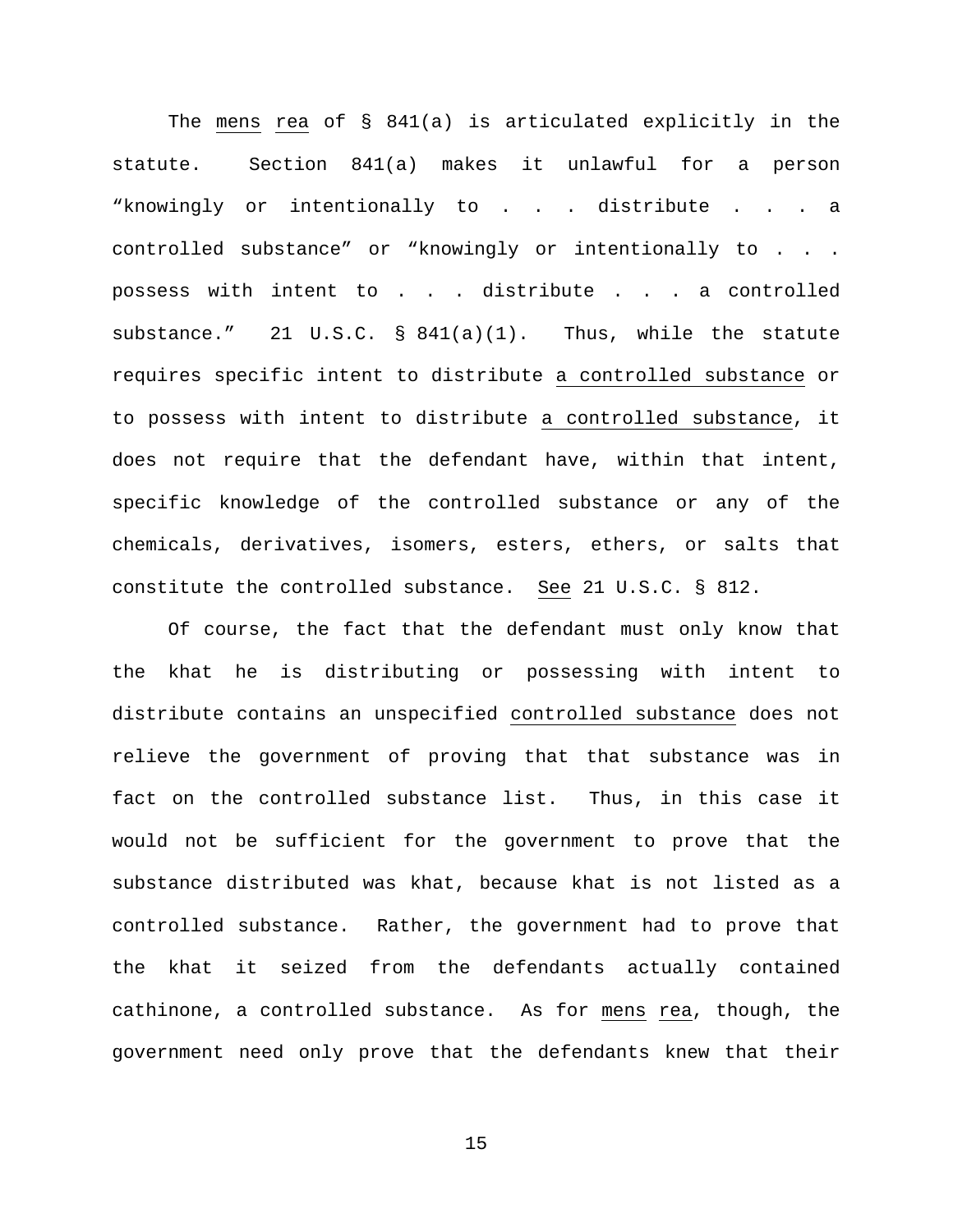khat contained some controlled substance, which it could do without showing that the defendants had ever heard of cathinone.

This scope of scienter for a violation of § 841 is not only provided by the text of the statute but is also the view taken by every court of appeals that has considered the issue. For instance, in United States v. Abdulle, 564 F.3d 119 (2d Cir. 2009), then-Judge Sotomayor stated:

[T]he law is settled that a defendant need not know the exact nature of a drug in his possession to violate  $\S$  841(a)(1); it is sufficient that he [or she] be aware that he [or she] possesses some controlled<br>substance. Because khat is not listed on the substance. Because khat is not listed on<br>controlled substance schedules, the mens substance schedules, the mens rea requirement of § 841(a) cannot be satisfied merely by proving that the defendant knowingly possessed khat. Instead, where the government seeks to satisfy the mens rea requirement of § 841(a) for a khat-related offense, the government must prove that the defendant knew he or she possessed some regulated substance.

Id. at 125-26 (internal quotation marks and citations omitted) (emphasis added); see also United States v. Mire, 725 F.3d 665, 679 (7th Cir. 2013) ("It does not matter whether Mire knew that khat contained cathinone or cathine; all that matters is Mire knew that khat contained an illegal substance"); United States v. Hassan, 578 F.3d 108, 123 (2d Cir. 2008) (Specific intent requires "that the defendant 'knowingly or intentionally' imported or possessed with intent to distribute khat with a controlled substance"); United States v. Caseer, 399 F.3d 828, 841 (6th Cir. 2005) (Defendant must only "actually [know] that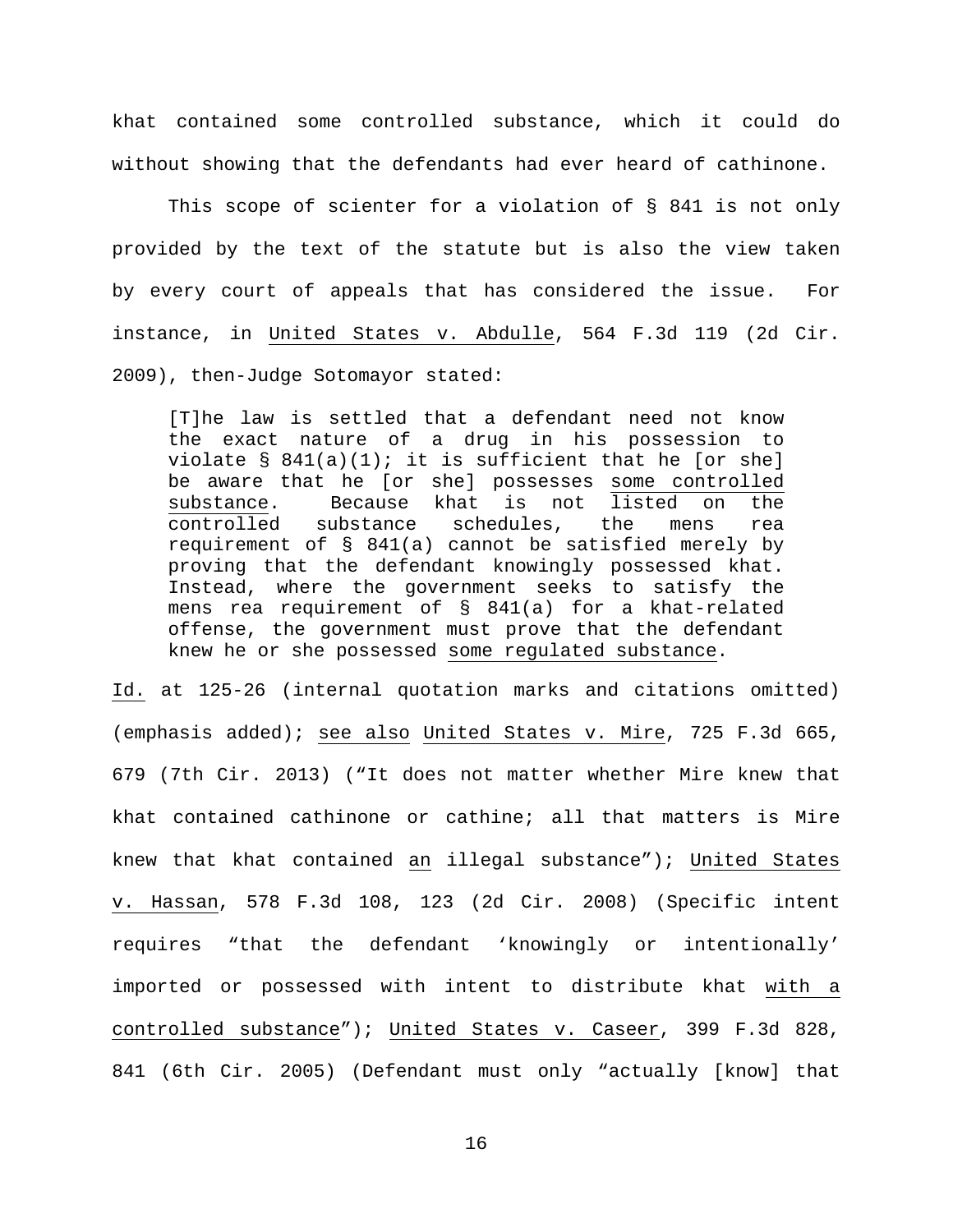khat contained a controlled substance"); United States v. Hussein, 351 F.3d 9, 11 (1st Cir. 2003) ("[T]he government can satisfy the scienter requirement . . . notwithstanding the fact that the accused was unaware of the drug's precise identity so long as it is able to prove beyond a reasonable doubt that he knew he was dealing with a substance regulated by federal drug abuse laws"); United States v. Carrera, 259 F.3d 818, 830 (7th Cir. 2001) ("The government need only prove that the defendant was aware that some controlled substance was involved").

Accordingly, we conclude that the district court did not err in instructing the jury on scienter.

B

With respect to the willful blindness instruction, the defendants argue that the district court abused its discretion in giving the instruction. The court told the jury:

Now, the government may prove that a defendant acted knowingly by proving beyond a reasonable doubt that the defendant deliberately closed his or her eyes to what would otherwise have been obvious to him or her. No one can avoid responsibility for a crime by<br>deliberately iqnoring what is obvious. A finding deliberately ignoring what is obvious. A fir<br>bevond a reasonable doubt of an intent of beyond a reasonable doubt of an intent of the defendant to avoid knowledge or enlightenment would permit the jury to infer knowledge. Stated another way, a defendant's knowledge of a particular fact may be inferred from a deliberate or intentional ignorance or deliberate or intentional blindness to the existence of that fact.

The defendants point out that such an instruction should not have been given without evidence that they deliberately ignored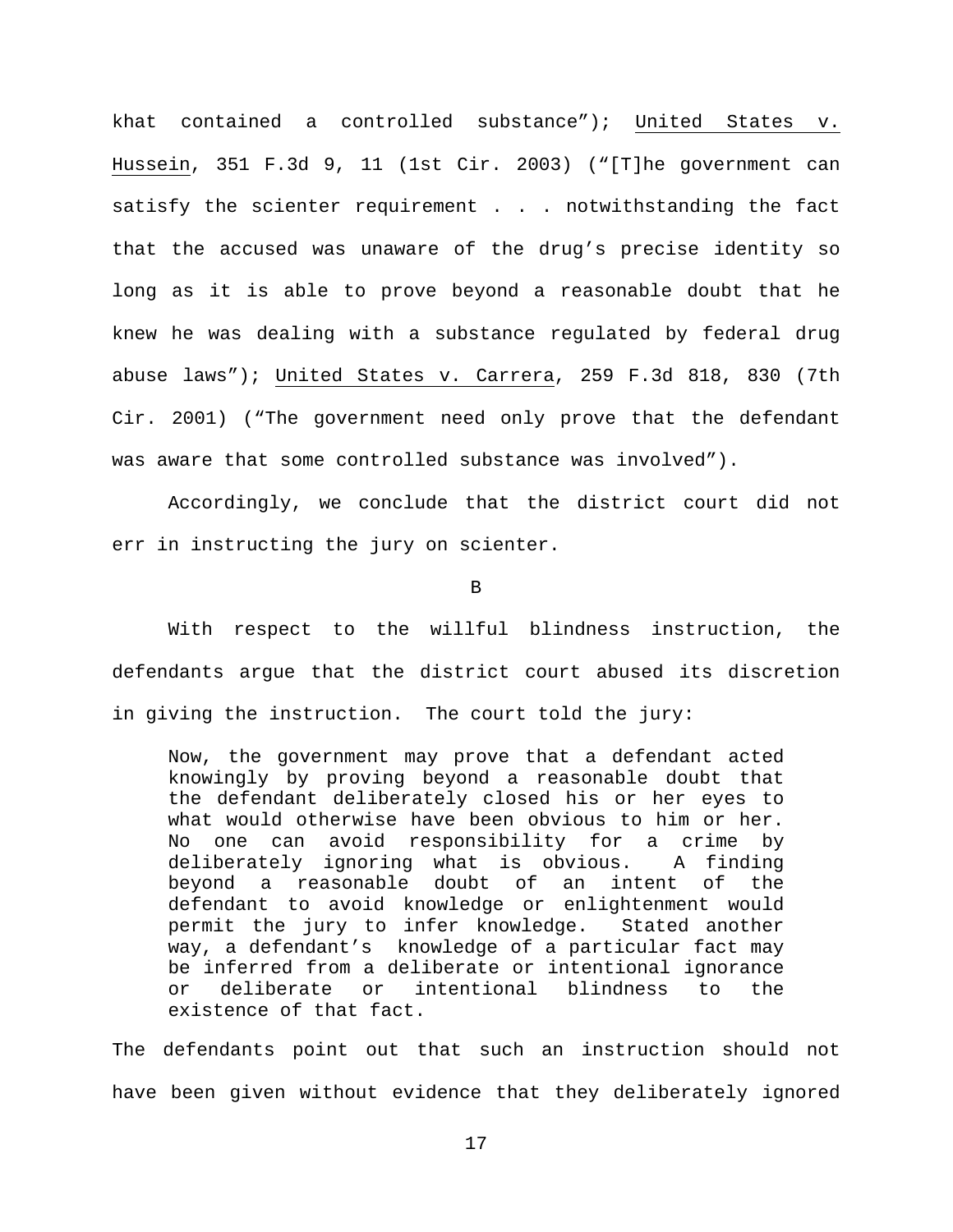relevant facts. They maintain that in this case, "[t]here simply is no evidence in record supporting the position that any [defendant] understood khat contained cathinone or any controlled substance."

Inasmuch as the defendants' challenge focuses on whether the court should have given the instruction, and not on its substance, we review the court's decision for abuse of discretion. See United States v. Jinwright, 683 F.3d 471, 478 (4th Cir. 2012).

It is well established that where a defendant asserts that he did not have the requisite mens rea to meet the elements of the crime but "evidence supports an inference of deliberate ignorance," a willful blindness instruction to the jury is appropriate. United States v. Ruhe, 191 F.3d 376, 384 (4th Cir. 1999) (quoting United States v. Gruenberg, 989 F.2d 971, 974 (8th Cir. 1993)) (internal quotation marks omitted). To be sure, caution must be exercised in giving a willful blindness instruction, and therefore it is appropriate only in rare circumstances. Id. at 385. But we have affirmed its use in circumstances much like those presented here. In Ruhe, the owner of an aircraft repair facility was convicted for conspiring to transport stolen airplane parts in interstate commerce. Although the owner of the facility did not himself know that the parts were stolen, he ignored warning signs from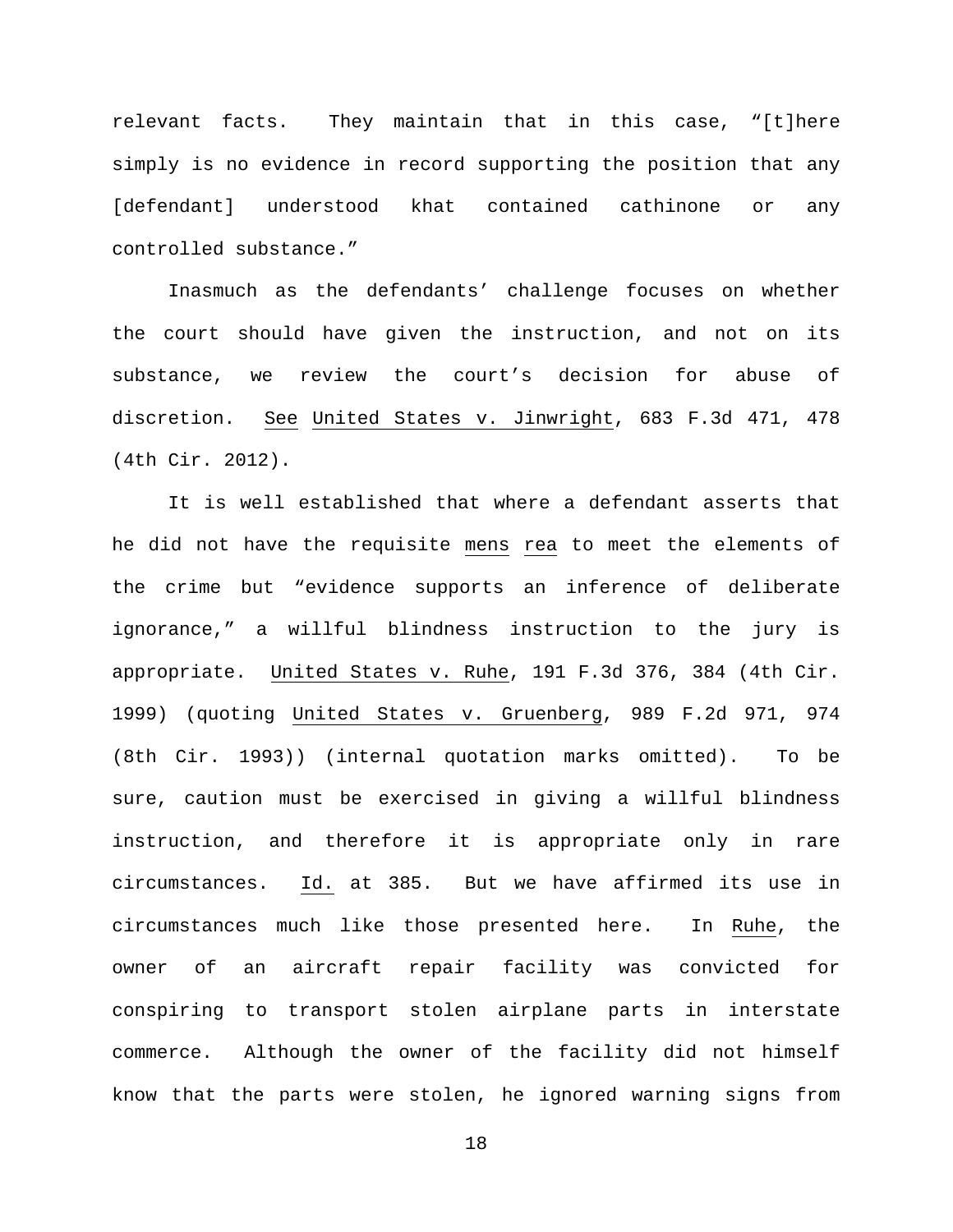his employees, such as a lack of documentation for the parts and labels of "To be scrapped" on the parts. Id. at 380-81. With those warning signs, we upheld the use of a willful blindness instruction.

We conclude that Ruhe justifies the court's instruction in this case. The defendants here also had warning signs that khat contained an unlawful substance. The record is filled with evidence about how khat was transferred in discreet handoffs and unmarked packages; how the money obtained from khat sales was carefully broken up and hidden; how various defendants described methods for avoiding detection; how khat had drug-like properties like other controlled substances; and how defendants sought fresh khat to maximize those drug-like properties. In these circumstances, we believe it was not an abuse of discretion for the court to have given a willful blindness instruction, particularly since the court also gave a cautionary instruction to the jury:

It is, of course, entirely up to you as to whether you find any deliberate ignorance or deliberate closing of the eyes and the inferences to be drawn from any such evidence. You may not infer that a defendant had knowledge, however, from proof of a mistake or negligence or carelessness or a belief in an inaccurate proposition.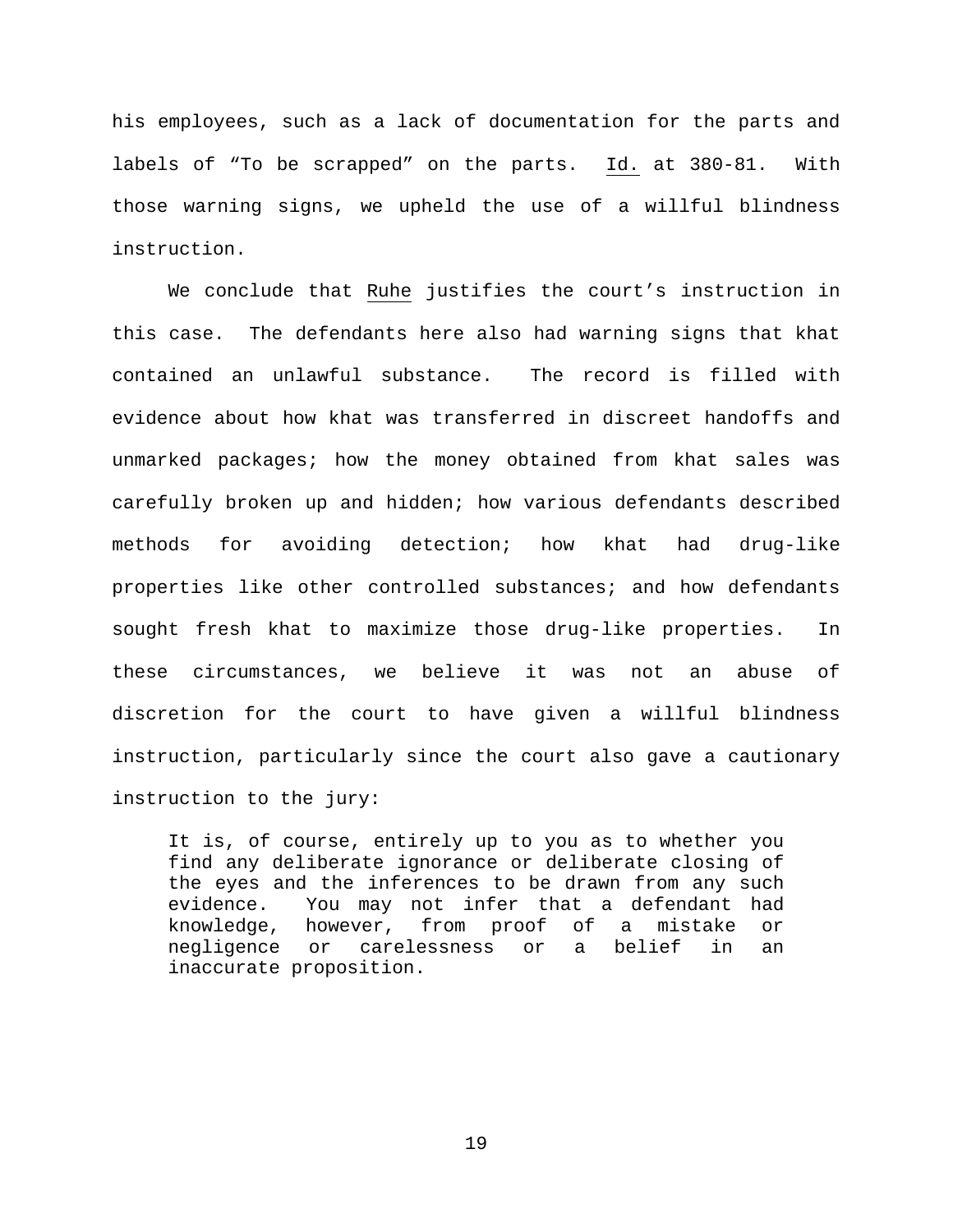For their principal argument on appeal, the defendants contend that even under our announced standard, the evidence was insufficient to convict them on Count 1, which charged them with conspiring to traffic in the controlled substance of cathinone. They do not suggest that the evidence was insufficient to show that they possessed khat with intent to distribute it but rather, that the evidence was insufficient to prove that they knew that khat contained a controlled substance. The sufficiency of the evidence, which we take in the light most favorable to the government, is a question of law that we review de novo. See United States v. Campbell, 977 F.2d 854, 856 (4th Cir. 1992).

It is true that the record contains only limited direct evidence that the defendants knew that khat contained a controlled substance. Gurreh clearly knew, as he had previously been convicted of trafficking in khat, and Ismail Abdi admitted in an interview with the FBI that he believed that khat was unlawful. Similarly, Jibril and Yusuf both worked for a money transfer business, and as part of their employment, both men received training in identifying money transfers related to khat trafficking. Nonetheless, all defendants conducted themselves in a manner that indicated circumstantially that they knew that khat contained a controlled substance. See United States v.

III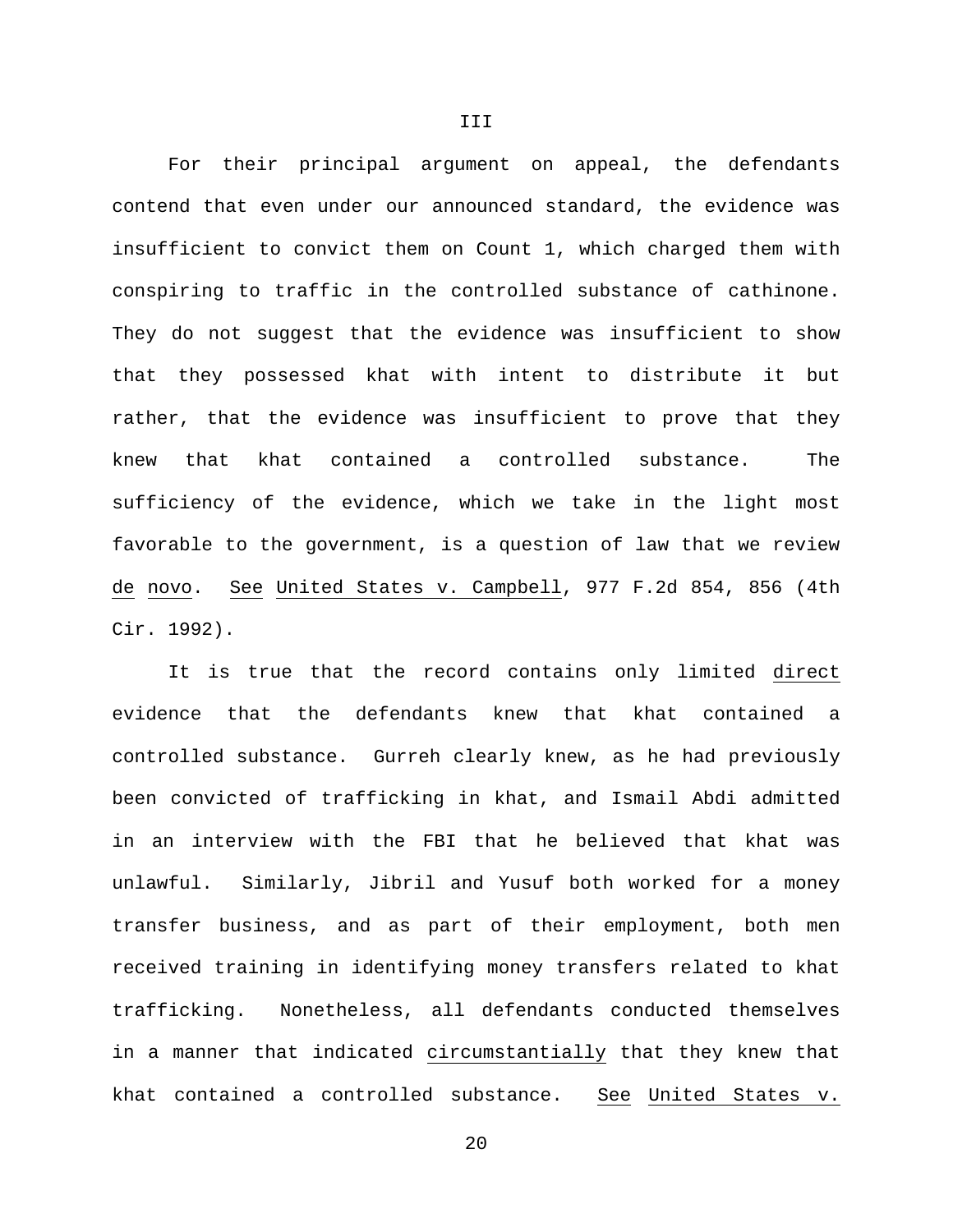Santos, 553 U.S. 507, 521 (2008) ("[Scienter] will be provable (as knowledge must always be proved) by circumstantial evidence").

Critically, the head of the conspiracy, Ishak, testified on behalf of the government and implicated all defendants in the conspiracy. Numerous recorded telephone calls between him and his co-conspirators were introduced into evidence indicating that all conspirators were aware of the structure of Ishak's enterprise and participated in various aspects of it. The enterprise involved importing khat from Kenya, through Europe, and into the United States via couriers, who carried packages designed to disguise their contents. Individual deliveries of khat to various conspirators were often made in circumstances that were surreptitious and totally distinguishable from open and normal channels of business, such as from a public store or a publicly accessible shopping site. Telephone conversations among conspirators often referred to methods of avoiding police suspicion and to interceptions of khat at the border. While interceptions at the border could, no doubt, be attributable to the enforcement of benign agricultural regulations, see Caseer, 399 F.3d at 844, none of the many conversations among conspirators even suggested that agricultural regulations were the cause of their concerns. When the conspirators did discuss law enforcement, their concerns focused on avoiding detection by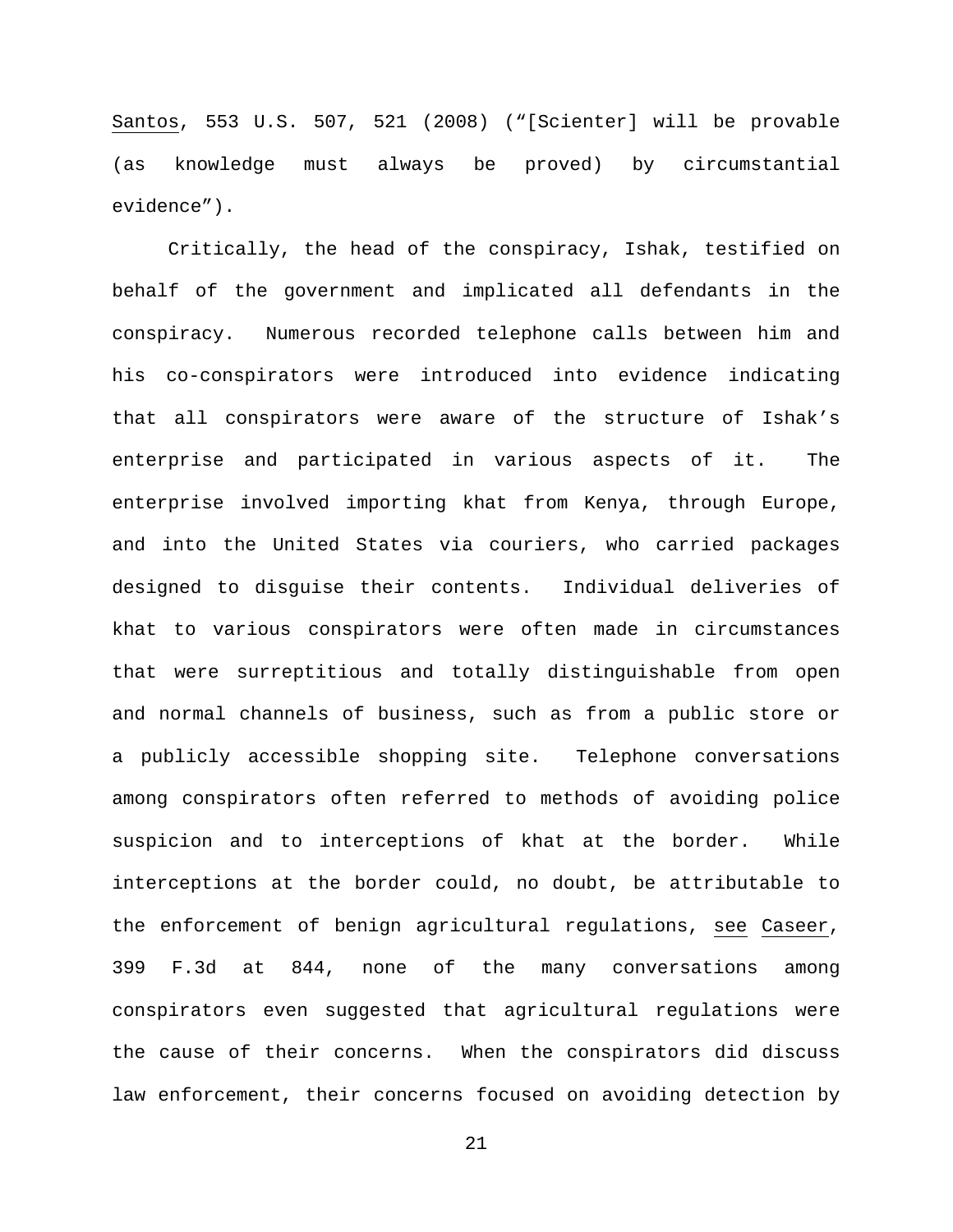state and local police officers, who presumably would be uninterested in enforcing U.S. customs regulations related to the importation of non-descript plants. Money collected from the sale of khat was also treated surreptitiously and awkwardly to avoid suspicion, as payments were broken into parts and sent to suppliers in the United Kingdom and Africa under altered or false names, and the record is replete with evidence of how such payments were designed to avoid any linkage with khat trafficking. It is almost impossible to conclude that any defendant did not know of at least some illegal aspects of the enterprise because the conspiracy continued for years.

We find support in this regard in the decisions of numerous other courts that have accepted circumstantial evidence in khat cases of this type to prove scienter. Courts have concluded, for example, that evasive behavior that seeks to avoid police detection of khat activity, including a denial of owning khat, evinces knowledge that khat contains a controlled substance. See Mire, 725 F.3d at 679. Likewise does misleading the police during interrogation, id.; discussing with other conspirators how to best evade detection, see United States v. Awad, 518 F. Supp. 2d 577 (S.D.N.Y. 2007); or carefully orchestrating distribution in a way so as to evade detection, see United States v. Hussein, 351 F.3d 9, 20 (1st Cir. 2003). Other indicators have also been accepted as circumstantial evidence of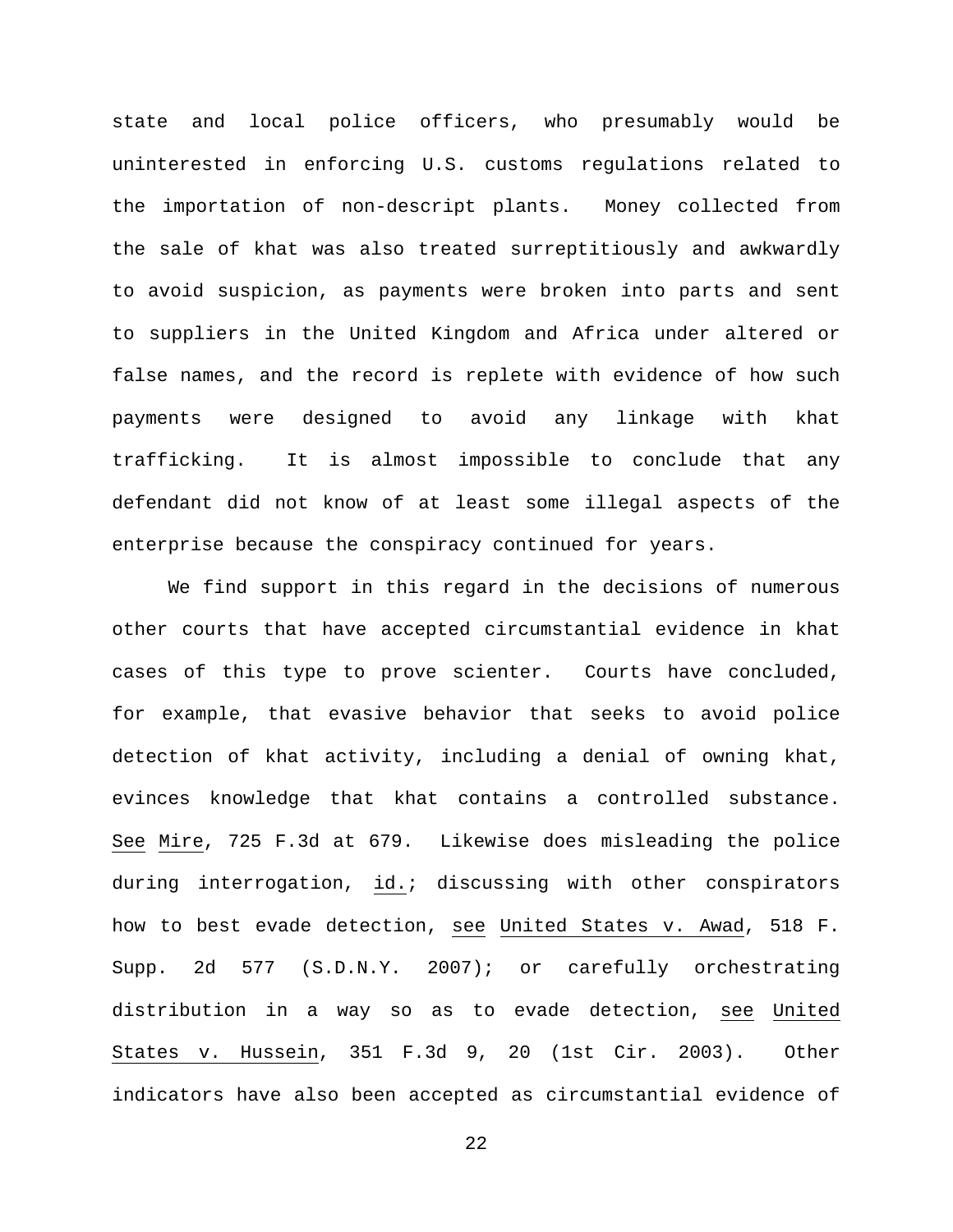scienter, such as knowledge that khat produces a high much like other controlled substances, see id.; knowledge that khat can be seized at customs, see Hassan, 578 F.3d at 126; or the presence of defendant's prior convictions involving khat or cathinone, Abdulle, 564 F.3d at 127. To be sure, because some of these indicators may be ambiguous, they must be taken in context and evaluated as to whether they in fact contribute to scienter. For example, simply recognizing that khat produces a high is ambiguous, as there are non-controlled substances that also produce highs. Similarly, the fact that khat has been seized at customs is ambiguous, as agricultural products that are otherwise non-controlled substances may also be seized. See Caseer, 399 F.3d at 844. But when considered in the context provided by other evidence, even these facts may be probative of scienter. See, e.g., Hassan, 578 F.3d at 126.

In addition to the generalized evidence about the structure and operation of the enterprise, aspects of which each defendant had knowledge, the government produced individualized evidence as to each defendant. To be sure, the amount of evidence unique to each defendant varied, but even so, when it is considered in the overall context and in a light most favorable to the government, it is, we conclude, sufficient as to each defendant to support a conviction.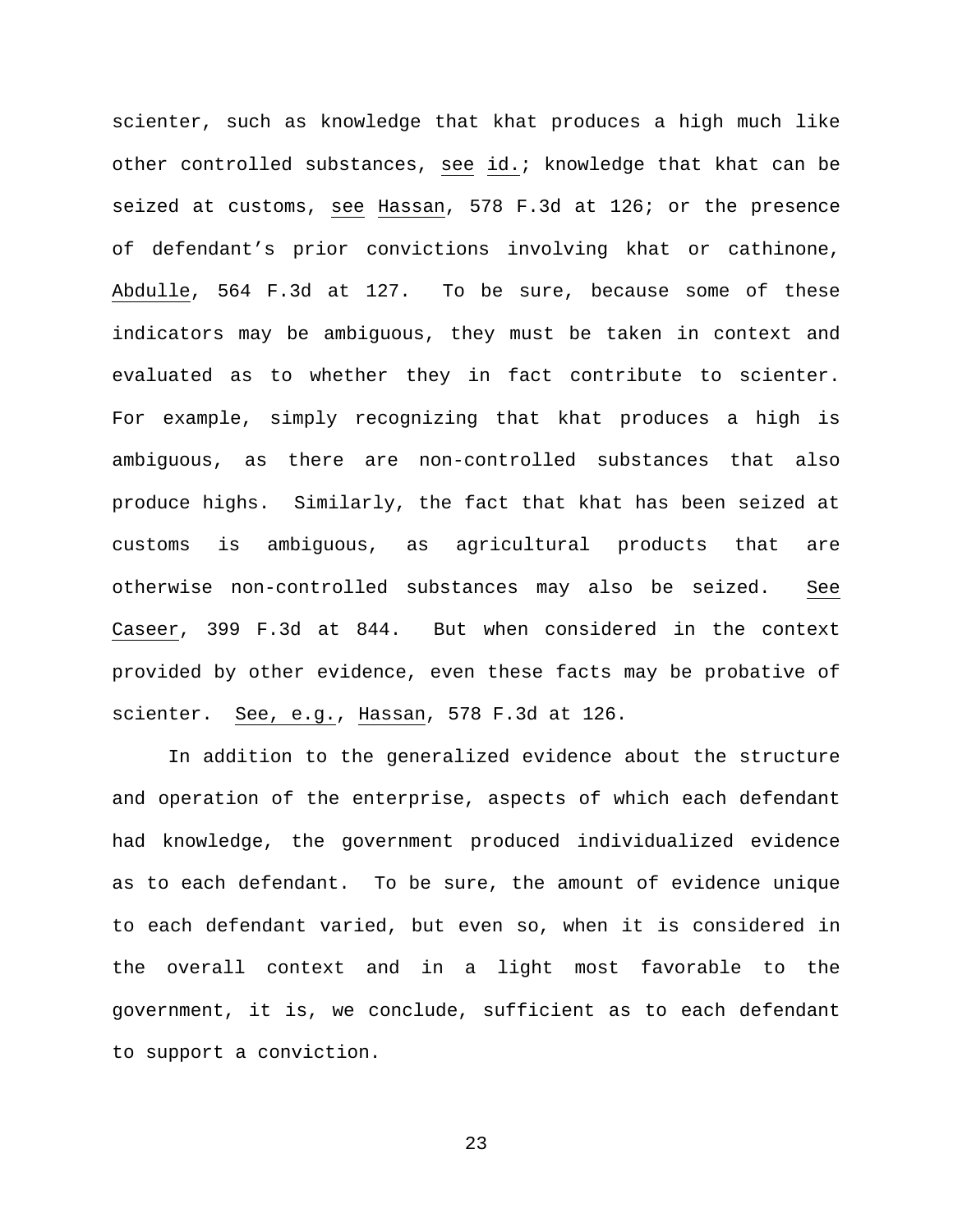First, Ismail Abdi, Gurreh, Albukhaiti, and Hassan demonstrated their knowledge that khat was illegal through their direct behavior with law enforcement officers. Ismail Abdi misled FBI agents during an interview, initially claiming that he did not chew khat but later admitting to khat use after being informed that agents had intercepted his telephone calls. He also admitted to agents that he believed that khat was unlawful and that transferring the proceeds of khat sales overseas was unlawful. Likewise, Hassan initially claimed to FBI agents that he had never chewed or distributed khat, but then later claimed that he had used khat on "one or two occasions." Eventually, he admitted to purchasing and using khat more frequently. Albukhaiti, when stopped on a trip to New Jersey to pick up khat, lied to police, telling them that he was there to pick up a friend. Gurreh had a prior state conviction for khat trafficking, which provided direct evidence that he knew that khat was illegal. Moreover, all four of these defendants spoke frequently with Ishak regarding khat, and some of those discussions were about how to orchestrate khat transfers so as to avoid detection by using unmarked or mislabeled packages or by using fake names.

Second, Ali and Yusuf demonstrated their knowledge that khat was illegal during wiretap-recorded telephone conversations in which they discussed the concealment of khat proceeds. In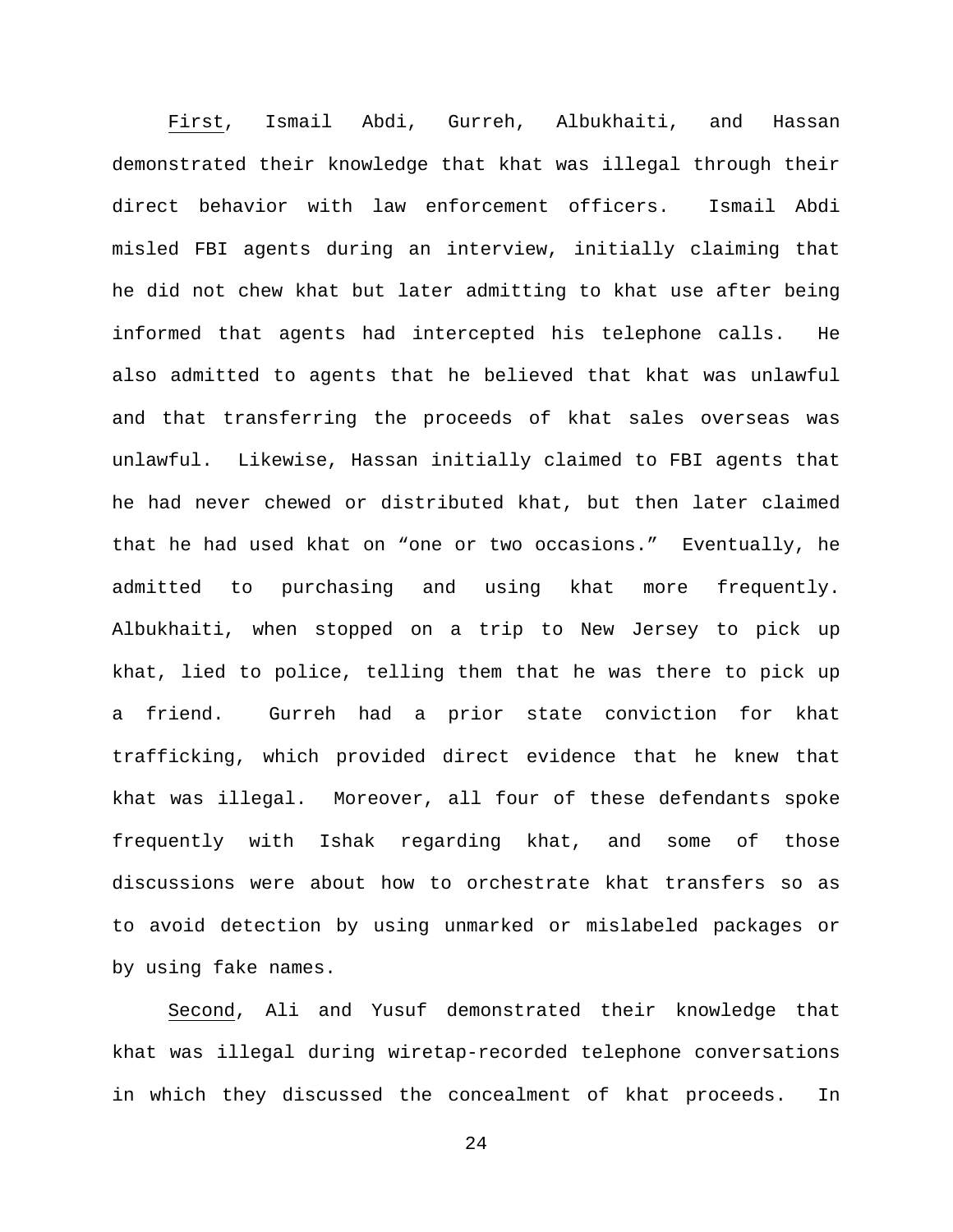one such conversation, Ali and Ishak discussed how to break the money transfers into smaller amounts so as to avoid detection, explaining that they learned the technique from Yusuf: "If I would say 1,000 dollar he would have asked me if I got the money from selling khat. . . . [I]t's better to send it in small amounts, instead of big amounts. . . . I learned that from Osman [Yusuf]. . . . When I give money I also give him two names." In another conversation, Yusuf discussed khat in code, using the term "CDs" to refer to khat because he and Ishak worried that authorities might be listening to their calls. In addition to these conversations, other circumstantial evidence demonstrated Ali's and Yusuf's knowledge of khat's illegality. Ali used names other than her own to send proceeds from khat sales to Ishak's suppliers and allowed Ishak to use her credit cards to rent cars in her name to conceal Ishak's identity when distributing khat. And Yusuf advised Ishak not to meet him at Yusuf's Dahabshil office because it was known that Ishak was a khat dealer. As noted, Yusuf was also trained as part of his Dahabshil employment to identify khat-related transfers, which is more direct evidence that he knew that it contained a controlled substance.

Third, three other defendants, Muhumed, Isa, and Abdi Omar Abdi, demonstrated their knowledge that khat was illegal through their attempts to evade detection in acquiring khat or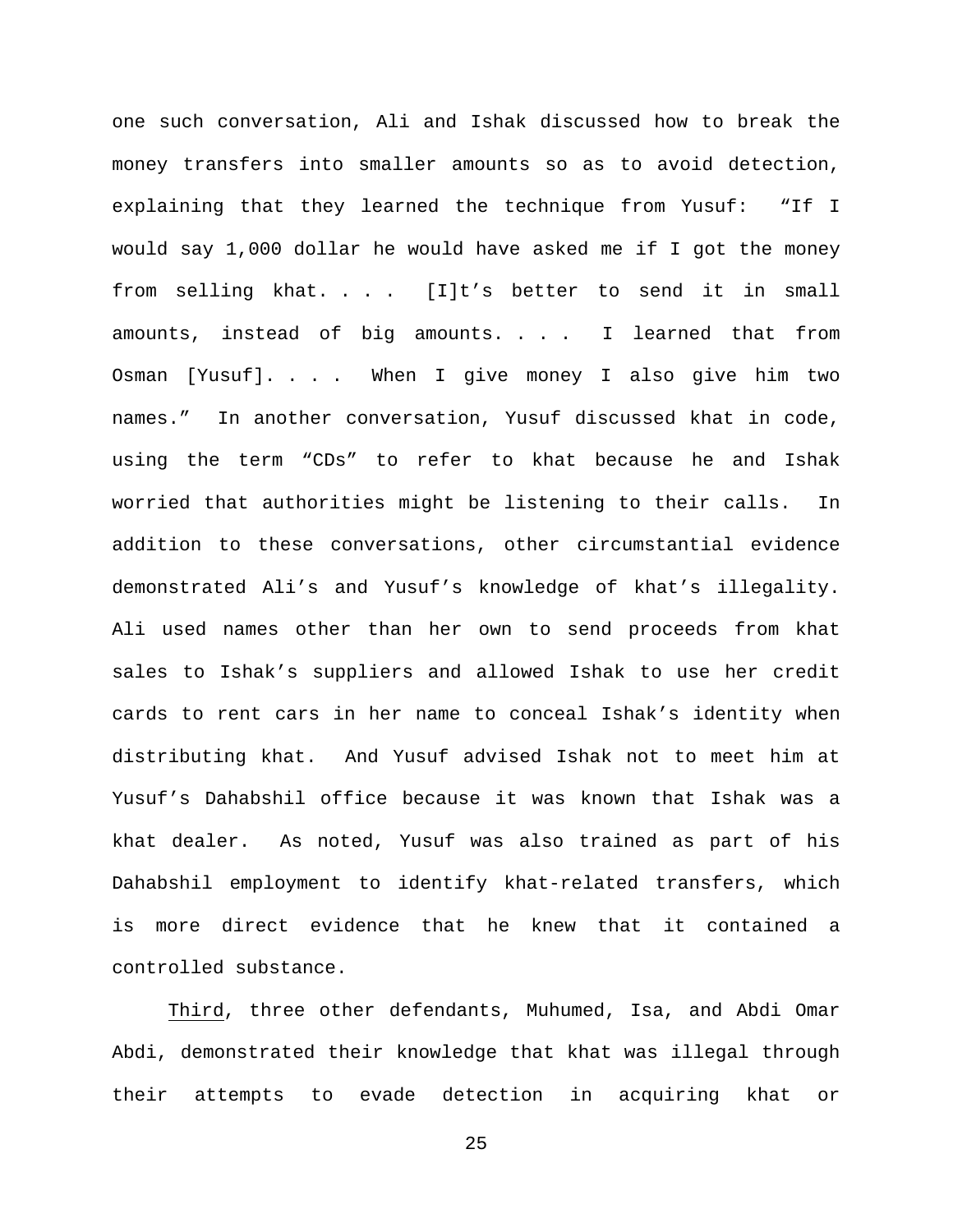laundering khat proceeds. All three regularly purchased khat and helped send money to Ishak's suppliers. Muhumed regularly met Ishak in out-of-the-way locations, including bus stations and gas stations, to cover the purpose of their meetings. Isa received suspiciously packed shipments of khat from Ishak and also wrote checks to Ishak for khat, but concealed the purpose of the payments by writing "ATM" on the memo line. Abdi Omar Abdi was instructed by Ishak on how to conceal the transfer of money to avoid police detection by not sending the same amount of money on multiple occasions; by not sending it repeatedly to the same person; and by not using the recipient's real name. Both Abdi Omar Abdi and Isa also knew that khat packages had been, on occasion, seized by customs.

Fourth, Jibril's conduct involved a combination of indicators demonstrating his knowledge that khat contained a controlled substance. In one recorded telephone conversation, Ishak discussed with Jibril how Ishak would avoid being detected by police while he traveled to distribute khat: "I do not like people with me because . . . if something happens and you get stopped they cross-examine us separately and we might give different information." Additionally, as part of his job at Dahabshil, Jibril was trained to recognize and avoid inadvertently aiding money laundering and trafficking, including trafficking related to khat. He then completed transactions by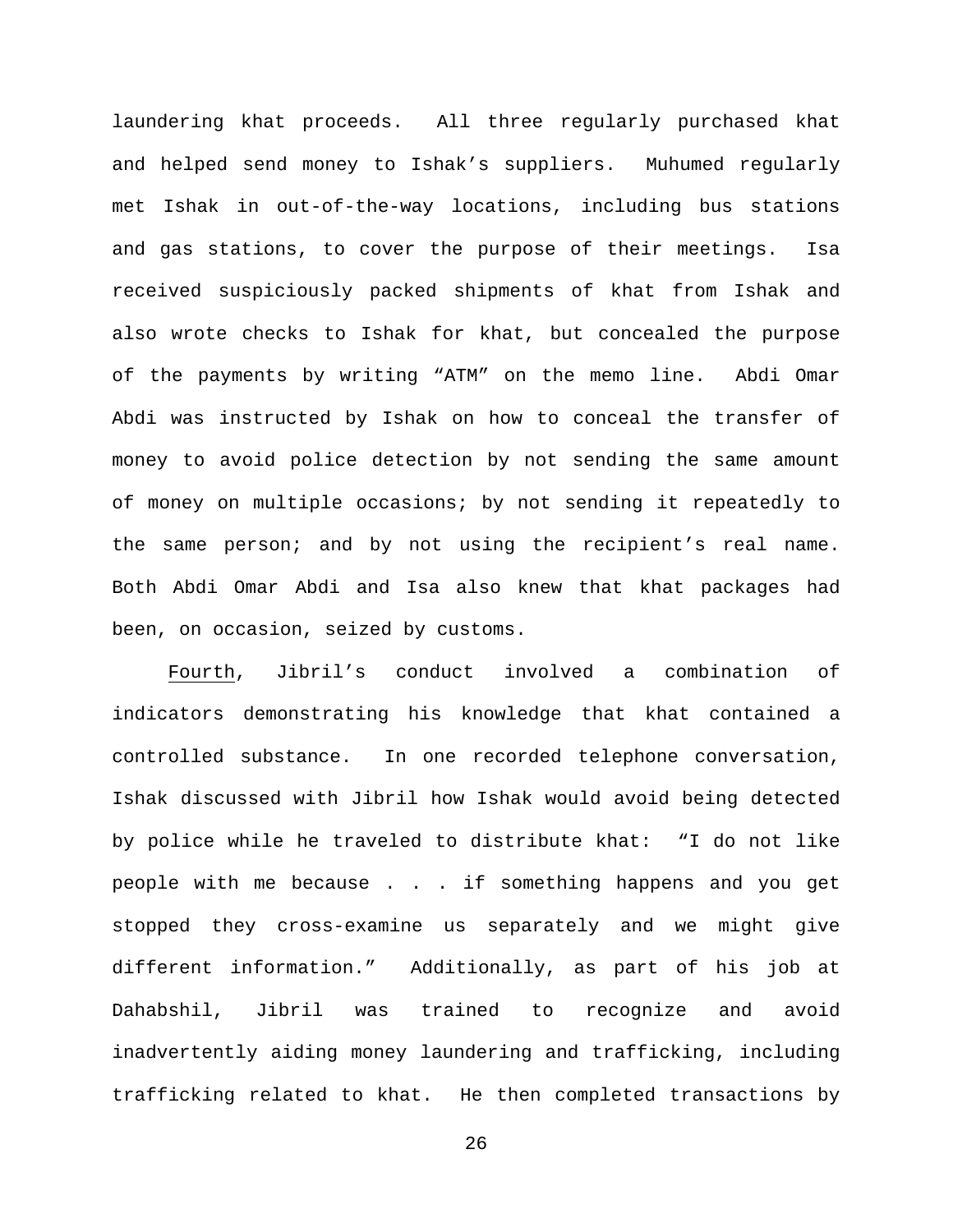breaking them into smaller dollar amounts to avoid detection, and on at least one occasion, he used a false name to send the money. One can infer that from Jabril's training, he knew that the transactions were for the purpose of concealing illicit khat money.

Finally, while the defendants Alashmali, Salhan, and Samantar were less deeply involved in the conspiracy, they nonetheless maintained regular contact with Ishak and knew the extent of the khat distribution operation that Ishak ran. Alashmali was aware of the suspicious circumstances under which khat was transferred from Ishak to the co-conspirators, as he himself received shipments from Ishak at diverse locations, such as his store, a UPS store, and his brother's store. And evidence showed that shipments to his brother's store were mislabeled to conceal their contents. Moreover, Alashmali spoke with Ishak almost daily, and Ishak knew that khat was illegal. Alashmali also interacted regularly with his brother Albukhaiti, who demonstrated his knowledge of khat's illegal nature by lying to police. Likewise, Salhan discussed khat with Ishak regularly and sold khat. He knew the extent of the khat distribution enterprise; he knew that khat had been seized by customs officials; and twice he sent khat money overseas, using a wire transfer. Finally, Samantar resold khat; spoke with Ishak about khat trafficking; sent wire transfers overseas for Ishak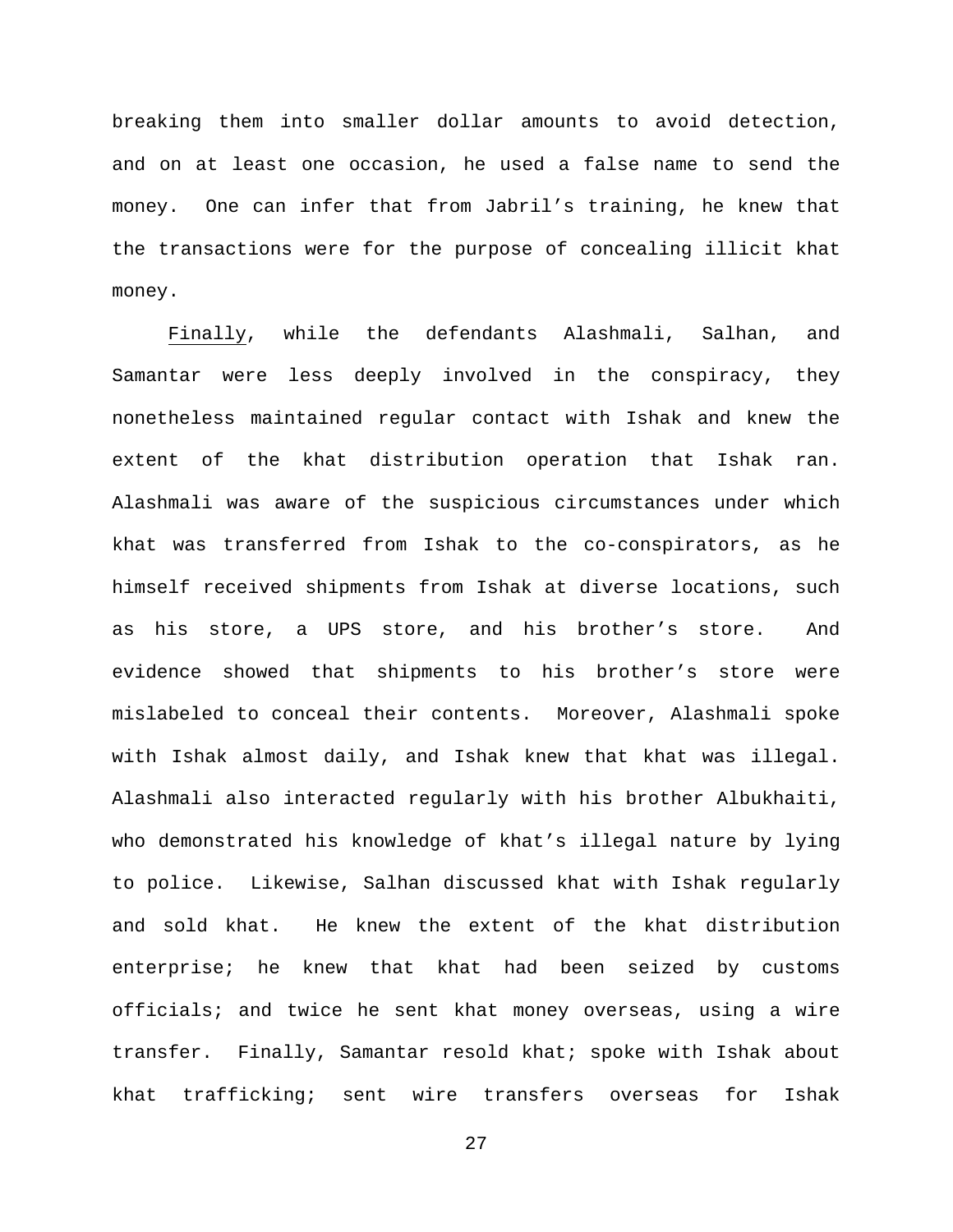approximately three times; and knew that customs officials had, on occasion, seized khat packages. Indeed, she inquired about a khat shipment with concern, "Was it caught?"

When viewing the evidence in a light most favorable to the government, we conclude that a rational trier of fact could have found the defendants guilty beyond a reasonable doubt. See Campbell, 977 F.2d at 856.

#### IV

During trial, the district court made two procedural rulings that the defendants now challenge. It denied (1) the defendants' request to put on an expert witness who was first disclosed at trial, and (2) Gurreh's motion to sever his trial from the larger one. We affirm both rulings.

A

After the government rested its case, the defendants sought to present the testimony of an expert witness who had not previously been identified to testify. The defendants proposed to have him testify that khat contained, in addition to cathinone, the stimulant phenylpropanolamine ("PPA"), which is not a controlled substance and which contributes to the high produced by khat. They argued that because PPA is not a controlled substance and also produces a high, "there could be a conspiracy to possess with intent to distribute an uncontrolled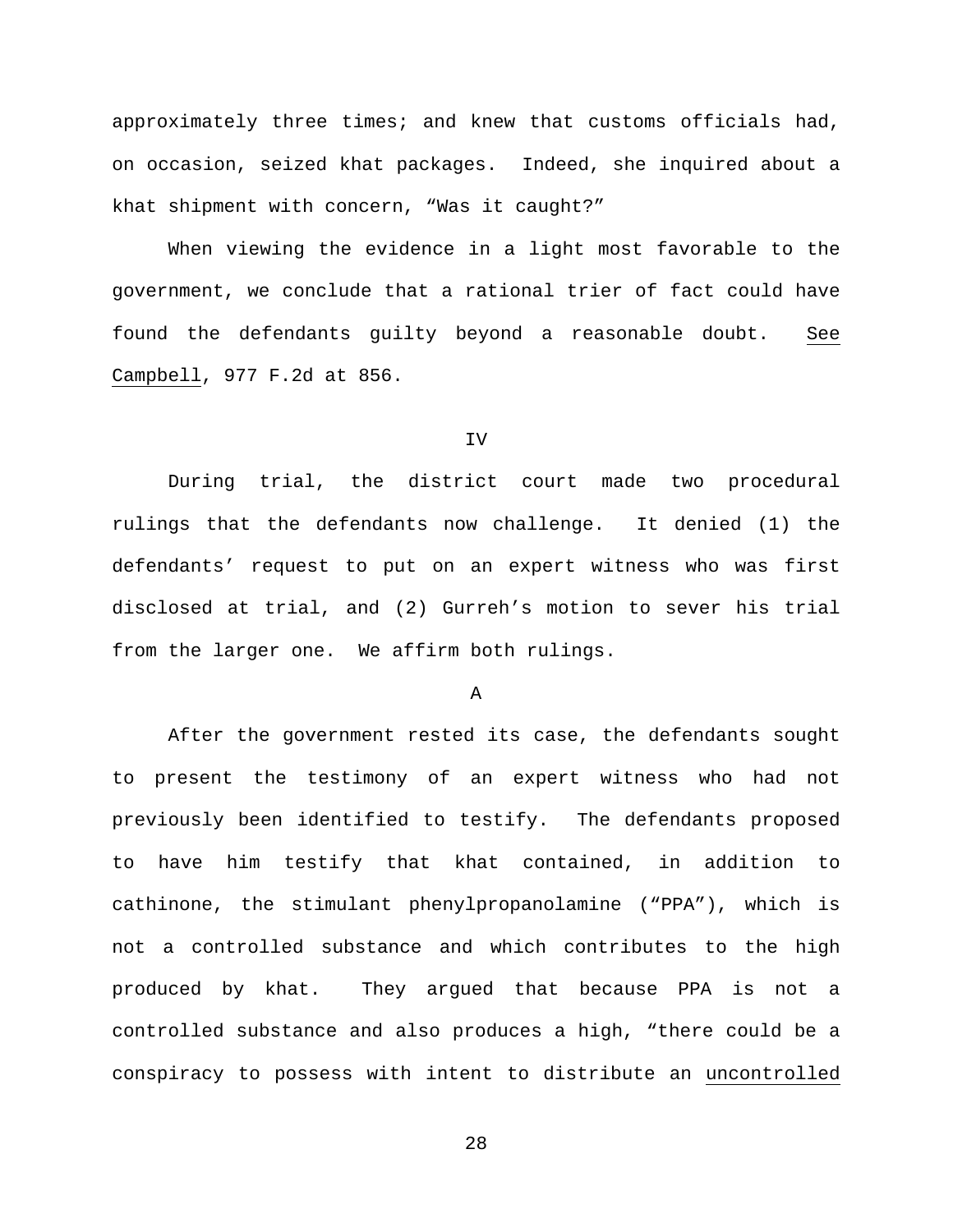scheduled substance PPA, which is a direct defense to the government's case. . . . PPA is a stimulant and you can get high and it's not controlled. So how do you separate the two?" (Emphasis added).

The district court, in ordering that the expert testimony be excluded, ruled that the defendants' request was untimely, pointing out that notice of expert testimony had to be provided no later than 10 business days before trial. It also ruled that the evidence was irrelevant. The court observed that it invited the defendants to articulate the reasons for the testimony's relevancy and "found them unpersuasive."

On the untimeliness issue, the court clearly had broad discretion to manage the docket and to impose binding time limits on the disclosure of evidence. See, e.g., United States v. Goodson, 204 F.3d 508 (4th Cir. 2000); Fed. R. Crim. P. 16. The court pointed out that the defendants had received notice of the fact that PPA was in khat many months before trial and could well have identified their expert on the subject in a timely fashion. It did not agree that their failure to do so was excused by the fact that not until trial did they realize that they would be unable to question the government's expert about PPA. We conclude the court did not abuse its discretion in excluding this evidence as untimely.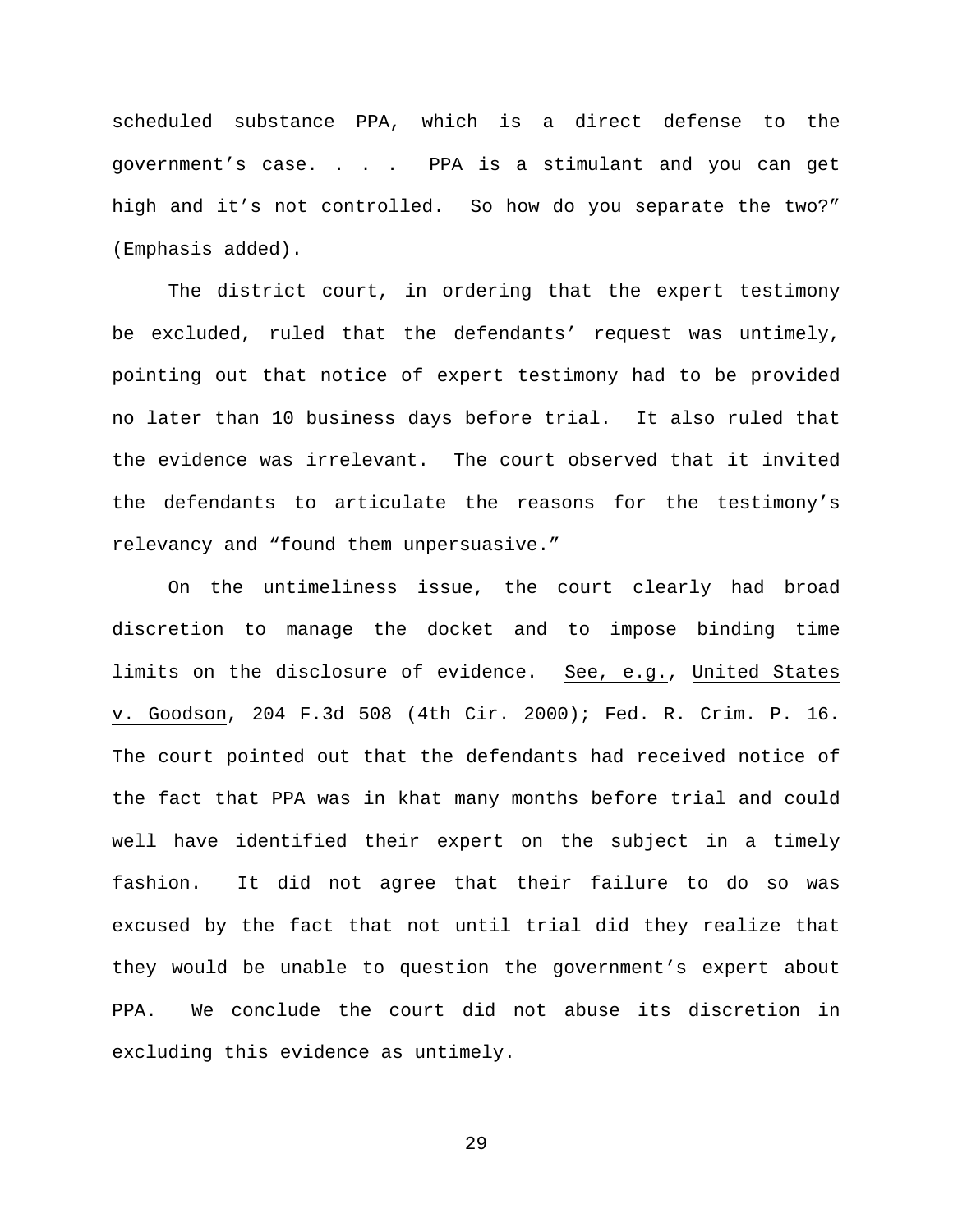We also agree that the proffered evidence would not have been relevant. The issue in this case was whether the defendants knowingly distributed or possessed with intent to distribute a controlled substance. The government had the burden of demonstrating that the defendants knowingly distributed or possessed with intent to distribute a controlled substance, and the mere fact that khat also contained other chemicals and substances that were not controlled but that were sought by defendants would not provide a defense to the government's proof as to the defendant's mental state. Thus, we conclude that the district court did not abuse its discretion in also basing its ruling on a lack of relevance. See General Electric Co. v. Joiner, 522 U.S. 136, 138-39 (1997); Friendship Heights Assocs. v. Vlastimil Koubek, A.I.A., 785 F.2d 1154, 1159 (4th Cir. 1986).

#### B

During the government's case, counsel for Ismail Abdi cross-examined Ishak with respect to Gurreh's involvement in the conspiracy, allegedly creating antagonistic defenses as to Ismail Abdi and Gurreh. The cross-examination mainly covered the extent of Gurreh's relationship with Ishak, the amount of khat Gurreh sold, and the extent of Gurreh's money laundering. Following this cross-examination, Gurreh filed a motion to sever his trial, which the district court denied.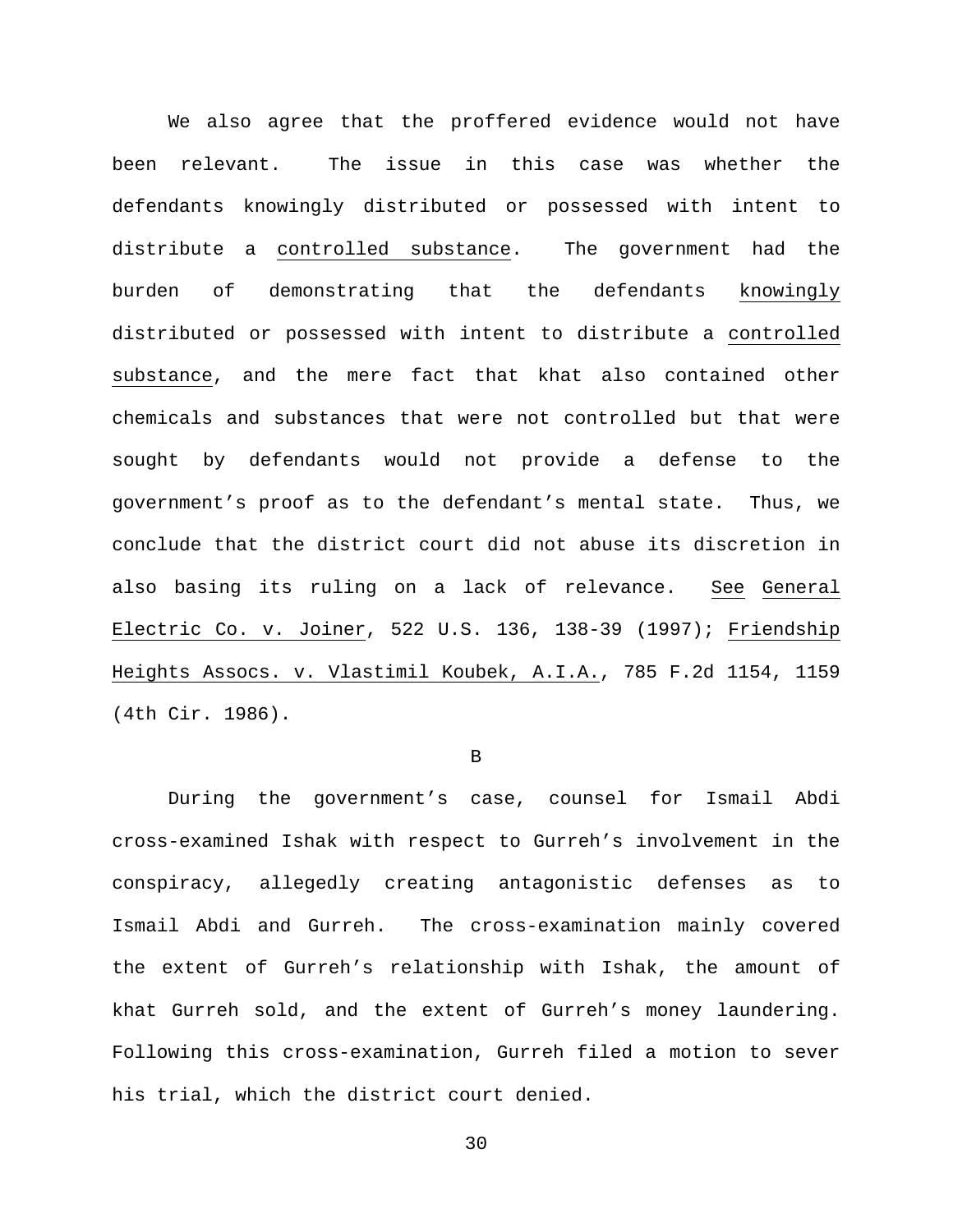Federal Rule of Criminal Procedure 14(a) provides, "If the joinder of offenses or defendants in an indictment, an information, or a consolidation for trial appears to prejudice a defendant or the government, the court may order separate trials of counts, sever the defendants' trials, or provide any other relief that justice requires." A severance under Rule 14(a) is warranted in cases where there is a "serious risk that a joint trial would compromise a specific trial right of one of the defendants," Zafiro v. United States, 506 U.S. 534, 539 (1993), but the standard raises a high bar, as "[m]utually antagonistic defenses are not prejudicial per se," id. at 538. Indeed, we have found it decidedly preferential to try jointly defendants who have been indicted together. See, e.g., United States v. Singh, 518 F.3d 236, 255 (4th Cir. 2008).

In this case, the testimony elicited about Gurreh during the cross-examination of Ishak by counsel for Ismail Abdi was very likely not prejudicial for at least two reasons. First, nearly the exact same testimony raised on Ismail Abdi's crossexamination of Ishak was also permissibly brought out during the government's direct examination of Ishak. Second, the testimony brought out during Ismail Abdi's cross-examination of Ishak did not make a meaningful contribution to the case against Gurreh. Gurreh's involvement with Ishak and the khat enterprise was not seriously disputed at trial. Based on Ishak's testimony on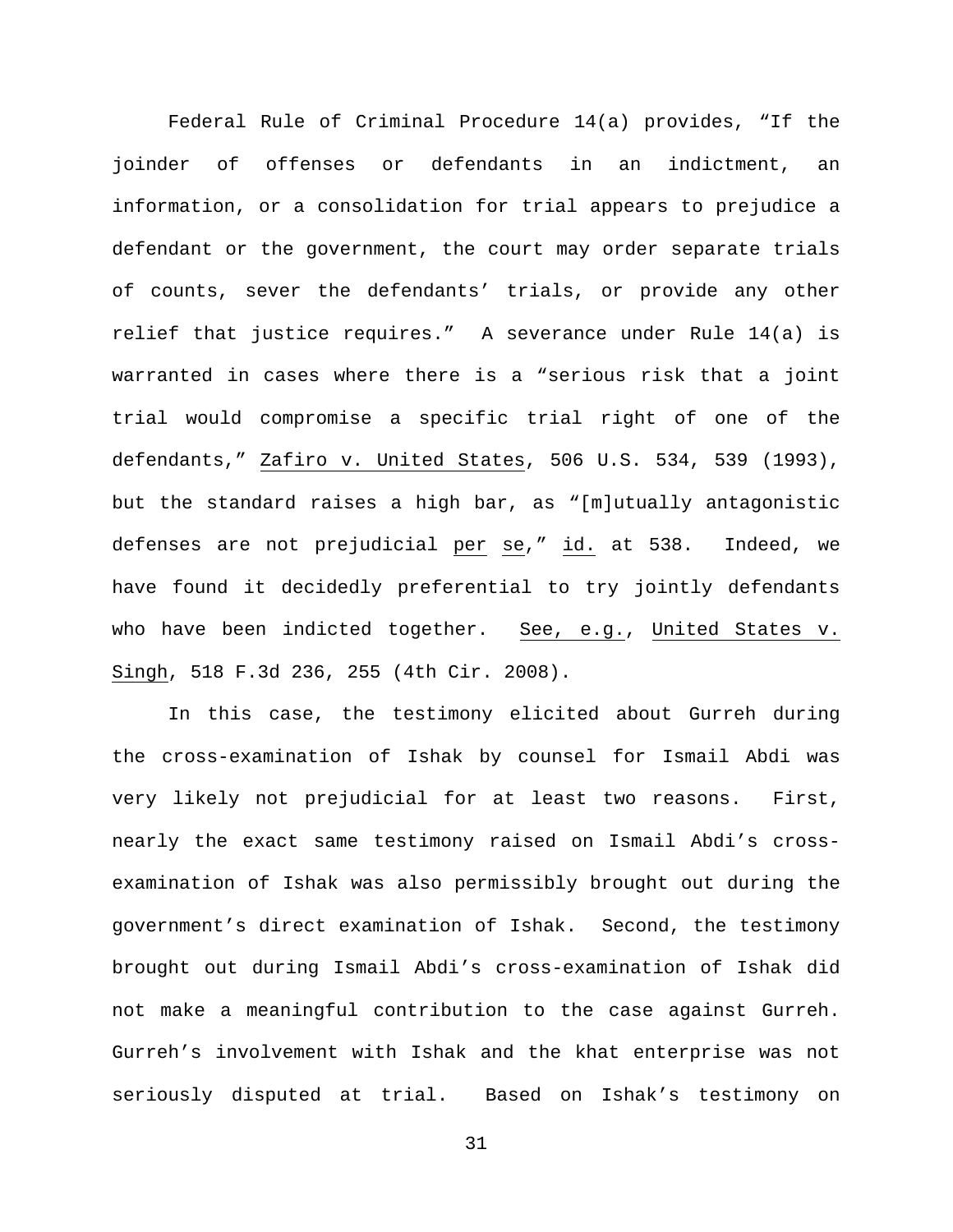direct, there was little doubt about Gurreh's involvement. Instead, the primary issue raised by Gurreh was scienter - whether he knew that khat contained a controlled substance. To that end, Gurreh's prior conviction for khat trafficking was very strong evidence -- so much so that the additional evidence of Gurreh's involvement with Ishak brought out on Ismail Abdi's cross-examination was of minimal importance.

Given our strong preference for jointly trying defendants who have been indicted together, we conclude that in the circumstances of this case, the district court did not abuse its discretion in denying Gurreh's motion to sever.

#### V

Finally, the nine defendants convicted on Count 2 challenge the sufficiency of the indictment, alleging that its lack of specificity "left open the real possibility the [defendants] were convicted on the basis of facts not found by and perhaps not even presented to, the grand jury which indicted them." In particular, they contend that the indictment neglected to allege the financial transactions involved, the monetary instruments and funds transferred, and the related unlawful activity. See 18 U.S.C. § 1956(c)(4)-(5), (7).

We have previously articulated the standard for assessing the specificity of an indictment, stating that "[a]n indictment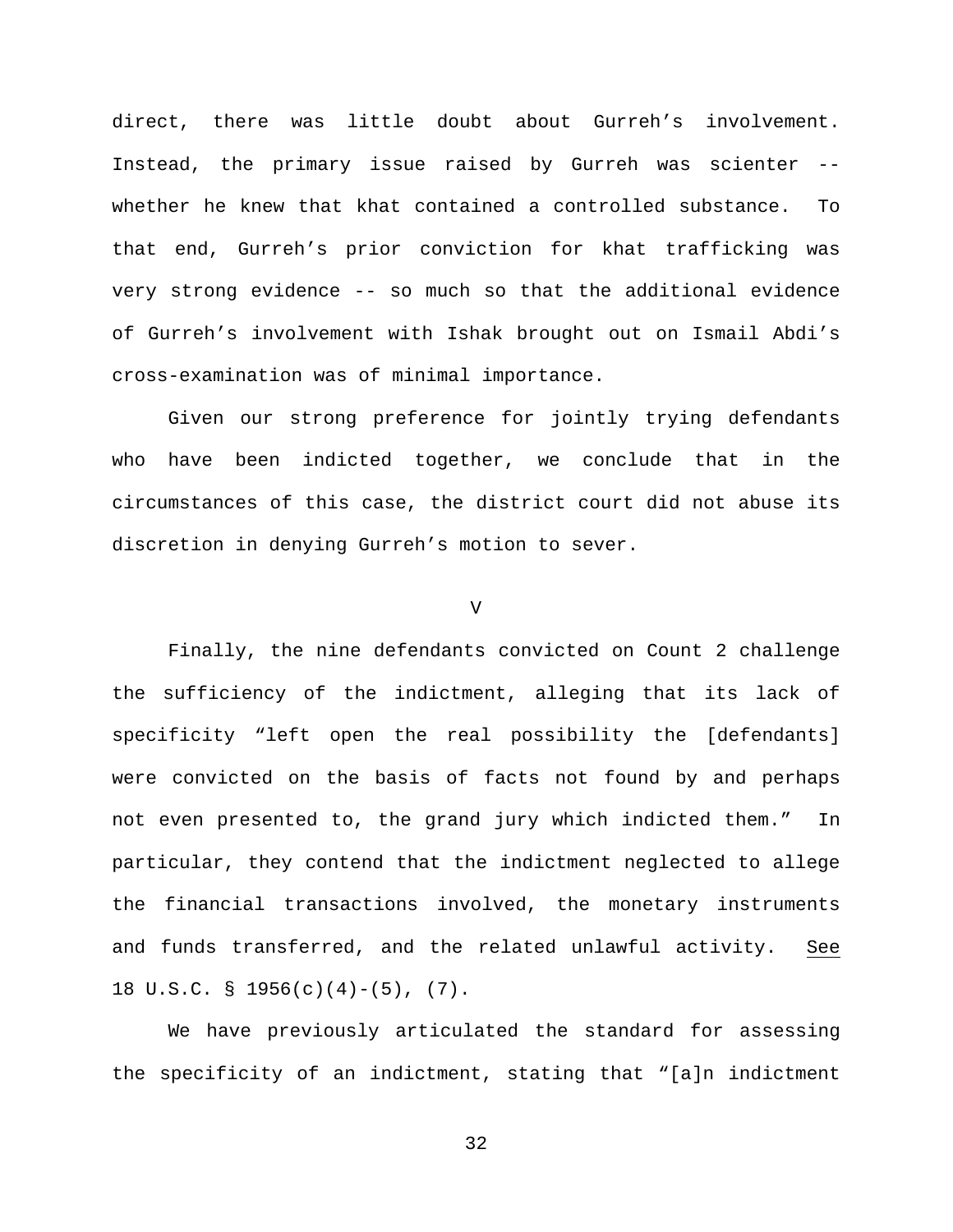is sufficient if it, first, contains the elements of the offense charged and fairly informs a defendant of the charge against which he must defend, and, second, enables him to plead an acquittal or conviction in bar of future prosecutions for the same offense." United States v. Brandon, 298 F.3d 307, 310 (4th Cir. 2002) (quoting Hamling v. United States, 418 U.S. 87, 117 (1974)) (internal quotation marks omitted); see also Fed. R. Crim. P. 7(c)(1).

In Count 2, the grand jury charged a violation of 18 U.S.C. § 1956(h), setting forth all of the statutory elements, including the allegations that the defendants conducted financial transactions involving the proceeds of specified unlawful activity; that they transmitted monetary instruments and funds from the United States to places outside of the United States to promote the carrying on of the unlawful activity; and that the underlying unlawful activity was the conspiracy to distribute or to possess with intent to distribute a controlled substance. In arguing that these allegations were fatally nonspecific, the defendants fail to recognize that the first paragraph of Count 2 incorporated by reference the 37 other paragraphs alleged in the introductory portion of the indictment, where the specific transactions, funds, and related unlawful activity were described. These paragraphs spelled out in detail the factual circumstances describing: how the co-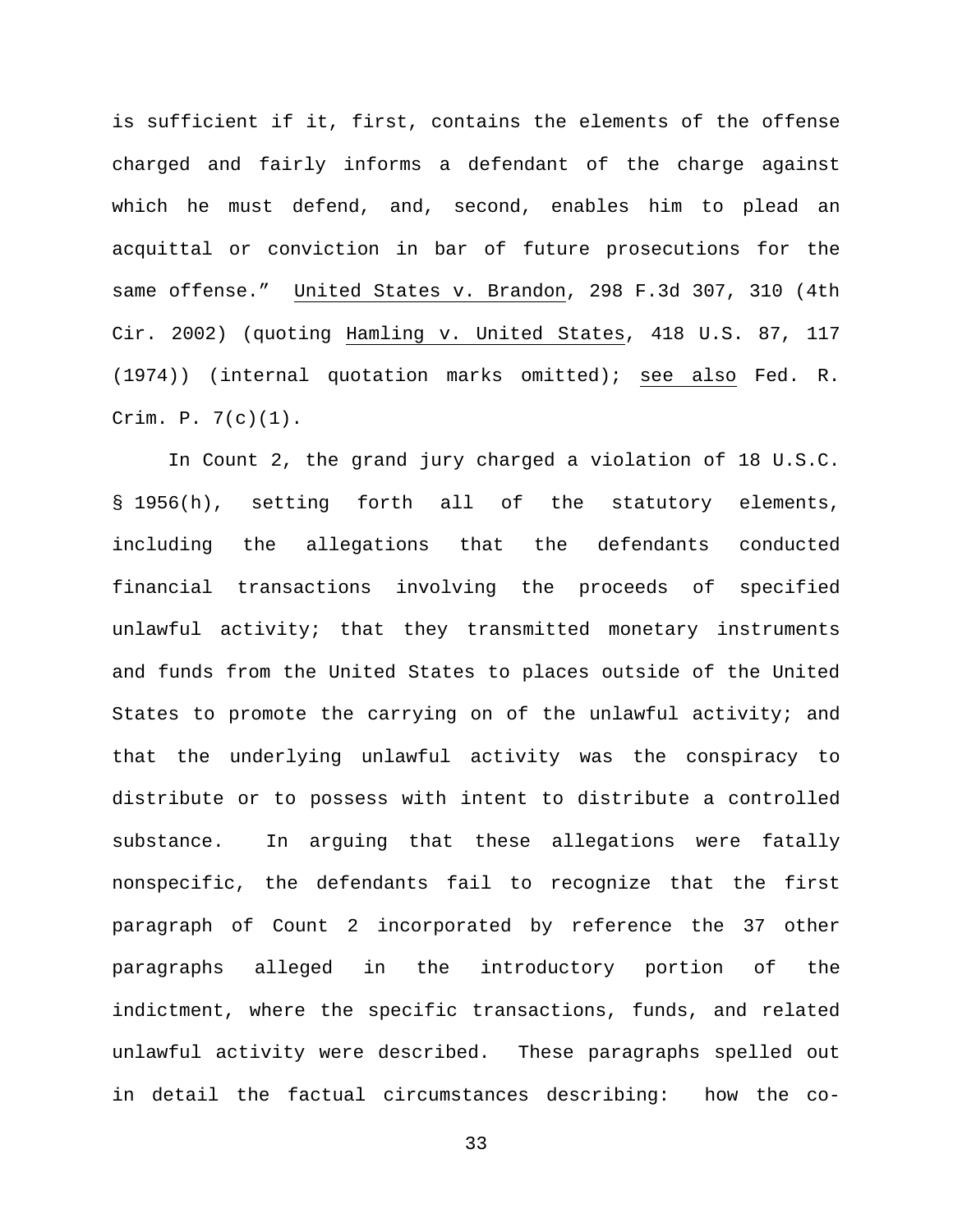conspirators derived proceeds from the sale of khat and transmitted them to their khat suppliers in England, Somalia, Uganda, and Kenya; the fact that the transfers of proceeds were accomplished through Dahabshil's office in Falls Church, Virginia; and the specific dates of transfers, giving the countries to which the transfers were made.

We have routinely found indictments with this degree of specificity, or less, to be adequate. See United States v. Bolden, 325 F.3d 471, 490-91 (4th Cir. 2003); United States v. Am. Waste Fibers Co., 809 F.2d 1044 (4th Cir. 1987) (per curiam).

Defendants also argue that the required unlawful activity of  $\S$  1956(c)(7), as defined in  $\S$  1961(1), does not include conspiracy. We rejected similar reasoning, however, in United States v. Tillett, 763 F.2d 628, 633 (4th Cir. 1985), and other circuits have directly rejected this very argument. See, e.g., United States v. Echeverri, 854 F.2d 638, 648-49 (3d Cir. 1988) (describing § 1961(D) as "broad language" that encompasses conspiracy); United States v. Weisman, 624 F.2d 1118, 1124 (2d Cir. 1980), abrogated on other grounds by United States v. Indelicato, 865 F.2d 1370 (2d Cir. 1989) (en banc) ("[W]e think that conspiracy can properly be charged as a predicate act of racketeering under RICO, at least when it involves any of the substantive offenses listed in section 1961(1)(D) . . . This